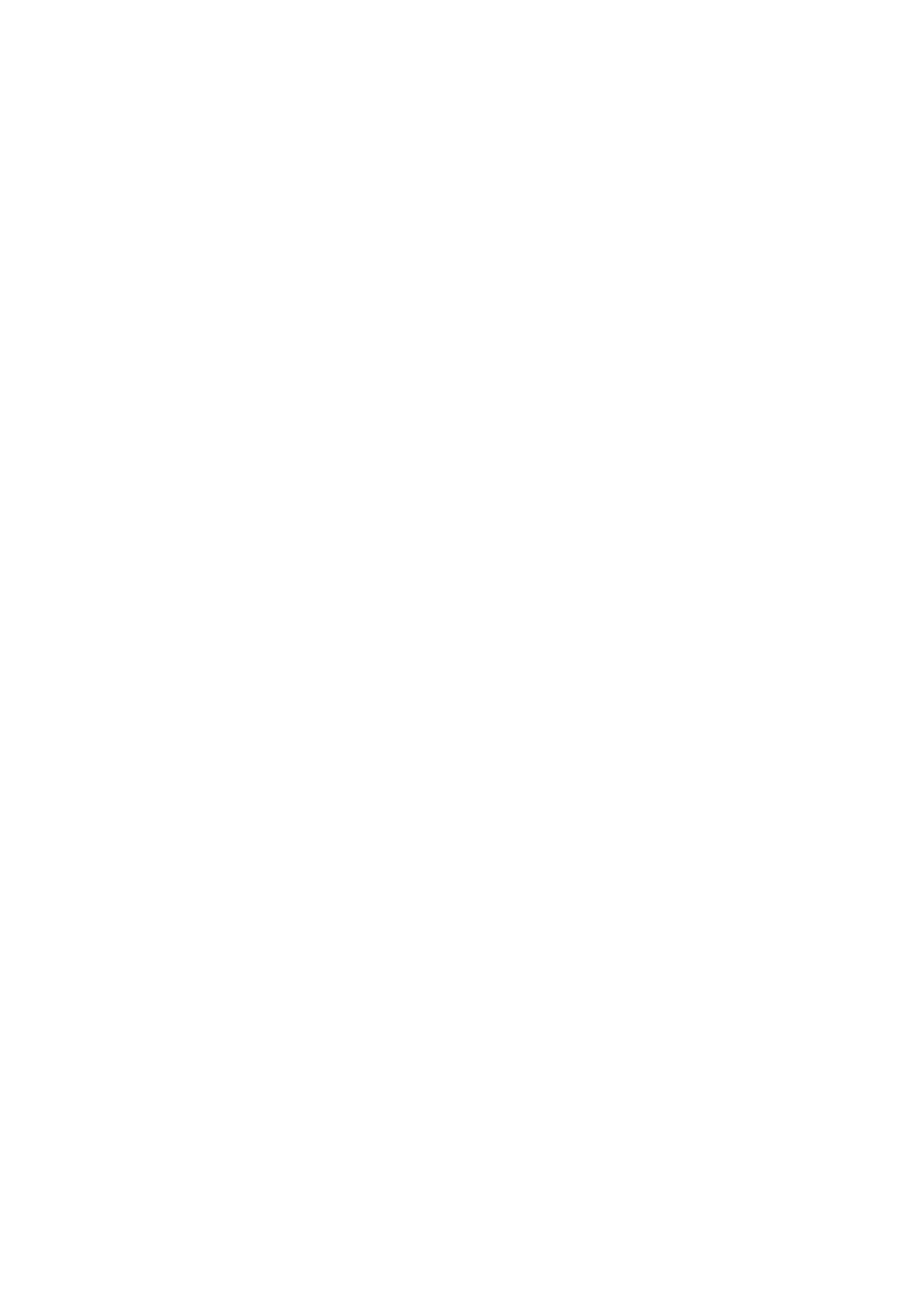# **CONTENTS**

| 1. |      |                                                                             |  |  |  |  |
|----|------|-----------------------------------------------------------------------------|--|--|--|--|
| 2. |      |                                                                             |  |  |  |  |
| 3. |      |                                                                             |  |  |  |  |
|    | 3.1. |                                                                             |  |  |  |  |
|    | 3.2. |                                                                             |  |  |  |  |
|    | 3.3. |                                                                             |  |  |  |  |
|    | 3.4. |                                                                             |  |  |  |  |
|    | 3.5. |                                                                             |  |  |  |  |
|    | 3.6. |                                                                             |  |  |  |  |
| 4. |      |                                                                             |  |  |  |  |
|    | 4.1. |                                                                             |  |  |  |  |
|    | 4.2. | Identification of SNPs between high and low pools for spring and winters  7 |  |  |  |  |
|    | 4.3. | Development of single KASP markers for each of the identified SNPs8         |  |  |  |  |
|    | 4.4. | Validation of markers in extended germplasm with known DP9                  |  |  |  |  |
|    | 4.5. | Validation of markers in independent germplasm with unknown DP10            |  |  |  |  |
|    | 4.6. |                                                                             |  |  |  |  |
| 5. |      |                                                                             |  |  |  |  |
|    | 5.1. |                                                                             |  |  |  |  |
|    | 5.2. |                                                                             |  |  |  |  |
|    | 5.3. |                                                                             |  |  |  |  |
| 6. |      |                                                                             |  |  |  |  |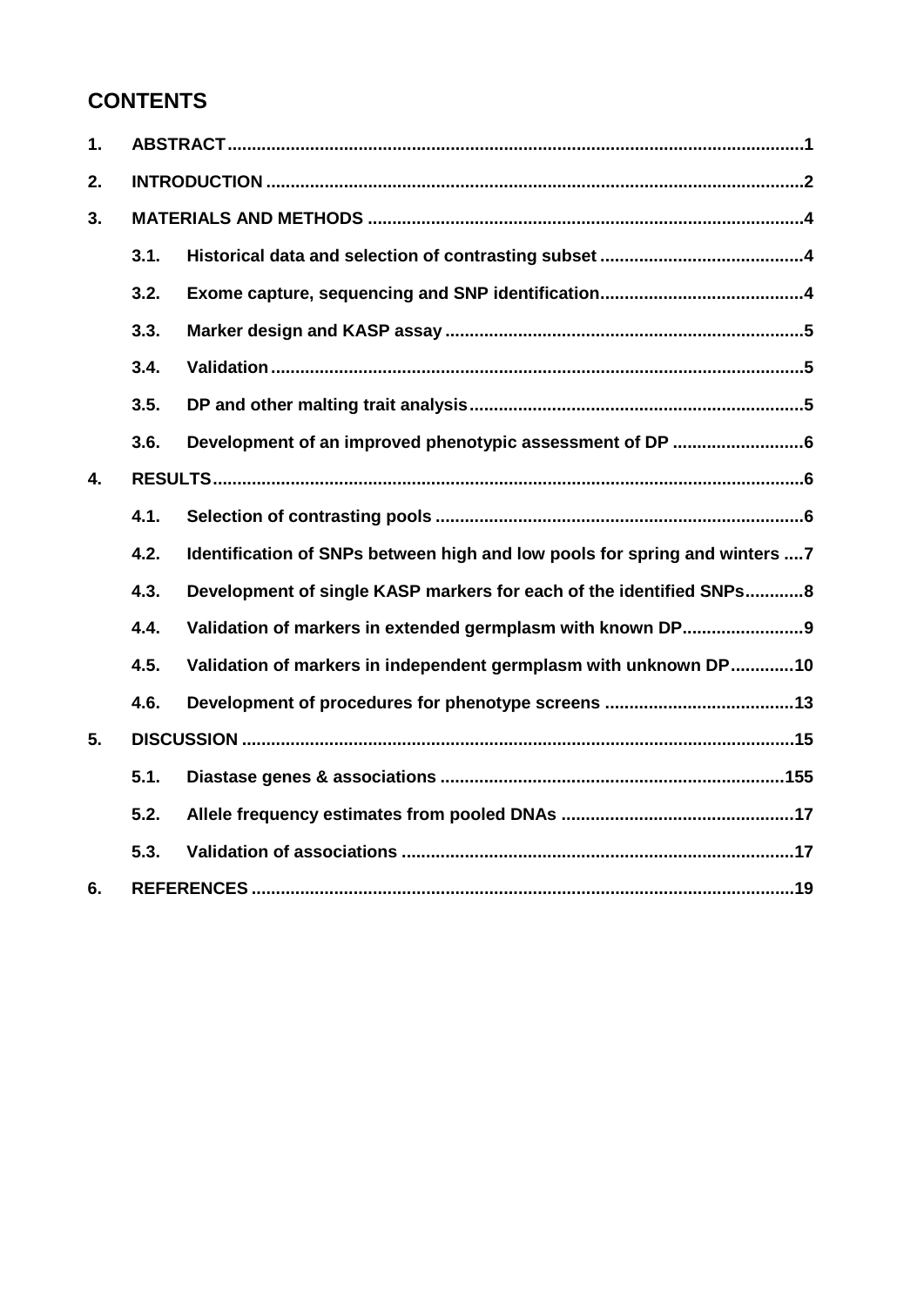### **1. Abstract**

Diastatic Power (DP) is an important quality trait for malt used in adjunct brewing and distilling. Substantial genetic variation for DP exists within UK elite barley cultivars, but breeding progress has been slow due to the limited demand, compared to the overall barley market, and difficulties in assessing DP. The aim of this project was to develop a suite of genetic markers and robust phenotypic screening methods to identify differences in barley malt diastase activity that can be used by breeders, testing authorities, and maltsters for the early identification and promotion of new varieties for the grain distilling market. To do this, we first identified subsets of barley accessions that contrast for diastase activity using pre-existing data for both spring and winter germplasm. These subsets were the basis for marker development (A) and phenotypic screening protocols (B).

(A) Twelve high DP and twelve low DP pools of DNA for spring and winter lines were sequenced using a gene enrichment approach, generating over 84,000 polymorphic SNP markers. Using allele frequency differences between low and high DP pools, we identified 66 and 32 SNPs that distinguished between high and low DP in the winters and springs, respectively. For each chromosome region, we chose the marker that showed the highest differentiation between pools, several of these were collocated with known diastase genes, or genes which were annotated with a putative diastase function. Eight KASP marker assays (marker favoured by UK and European breeders) were designed from the SNPs identified from the winters and five for springs. These were tested on a large set of winter and spring germplasm, and a strong correlation ( $r = 0.92$ ) between genotype and true DP was observed. Further validation was carried out using independent germplasm, supplied by UK and European breeders, which were genotyped, DP predicted and confirmed where possible by micro-malting at Scotch Whisky Research Institute (SWRI).

(B) The subsets selected were sown under a range of conditions expected to differentiate between high and low DP lines. Winter and spring lines were trialled under both standard and high nitrogen fertiliser treatments, and yield data showed little difference between high and low DP varieties, but in contrast grain nitrogen differed between subsets considerably, at both rates of nitrogen. Based on these initially findings an improved assessment protocol to complement the markers in an integrated screening package enable breeders to produce new varieties that are specifically targeted at the production of high DP malt.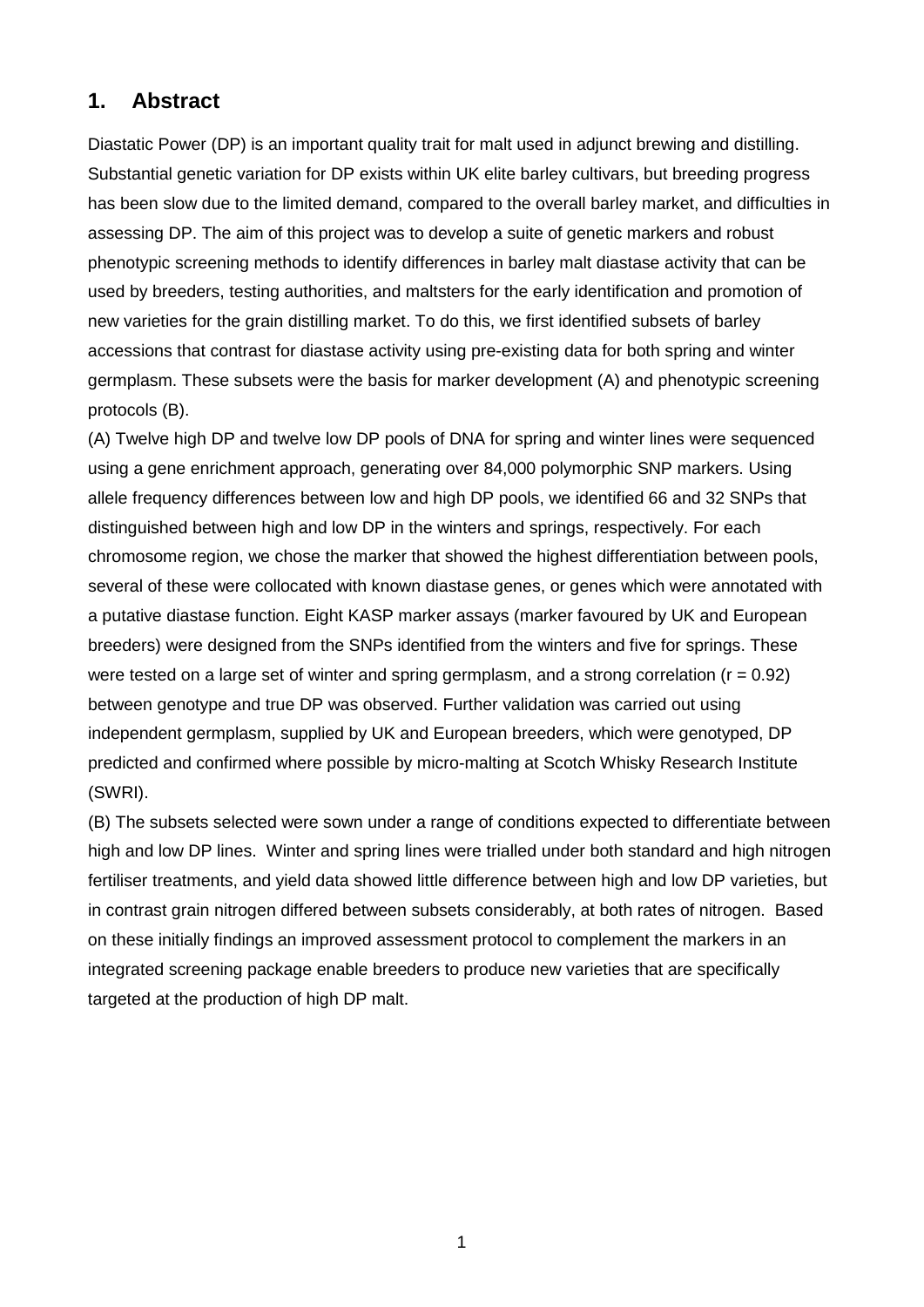### **2. Introduction**

One of the most economically significant uses of barley is in the production of alcohol following malting, with about 20% of annual UK barley production being used for processing, the vast majority of which is used by maltsters. During the malting process, endogenous proteolytic and amylolytic enzymes (either present within the mature grain or generated during germination) are released and modify the barley endosperm, with starch being converted into fermentable sugars. The breakdown of starch is catalysed by a group of enzymes known as diastases and their combined ability to do so is called diastatic power (DP). High DP is a key attribute in the purchase of malting barley to be used to digest cooked starch adjunct in grain distilling and adjunct brewing. There is a known positive correlation between diastase activity and grain nitrogen content, so maltsters typically purchase higher nitrogen grain lots to supply the needs of grain distillers. This now represents a significant market, and breeding opportunities exist for new varieties that combine the high agronomic performance associated with modern varieties and high levels of diastase activity.

Progress in breeding for high diastase has stagnated in the UK because the character is generally only measured under the lower nitrogen regimes more typical of malting barley and the market demand is relatively small (<10% of total UK malting barley purchases). In addition, whilst limit dextrinase, alpha-amylase and beta-amylase are known to be the key enzymes affecting diastase activity, repeated selection for good malting quality means there is little variation for the structural genes for these enzymes amongst the current UK elite barley genepool. Nevertheless, there is still considerable variation for diastase activity itself amongst these lines. The challenge, therefore, is to identify the genes controlling this variation and devise a selection strategy that can be applied by breeders to identify lines with high diastase, and used by official testing authorities and maltsters to promote and stream these varieties for the benefit of the grain distilling market. This will also benefit those spring barley growers that find it challenging to meet the malting specifications for the distilling and brewing markets, as they can safely apply nitrogen to their crops and realise the extra yield benefit whilst obtaining a malting premium for the high diastase market.

A number of studies have looked at the genetic basis of malting quality traits, including DP as well as α-amylase and β-amylase activity, and identified a number of QTL across the barley genome Although no structural diastase genes were identified, a number of genes with a putative role in general carbohydrate metabolism were associated with variation in DP (Marquez-Cedillo et al., 2000; Panozzo et al., 2007; Islamovic et al., 2014). Recently, high density SNP (single-nucleotide polymorphism) genotyping has allowed the use of genome-wide association scans (GWAS) to survey genetic variation influencing malting quality characteristics in diverse collections (Castro et al., 2013). We hypothesise that this type of genome-wide genetic analysis, combined with high resolution sequencing, will identify the SNPs and markers that are contributing to the character. Our approach used pre-existing data and resources gathered under projects, such as Association Genetics of UK Elite Barley (AGOUEB; HGCA Project Report 528) and the BBSRC Crop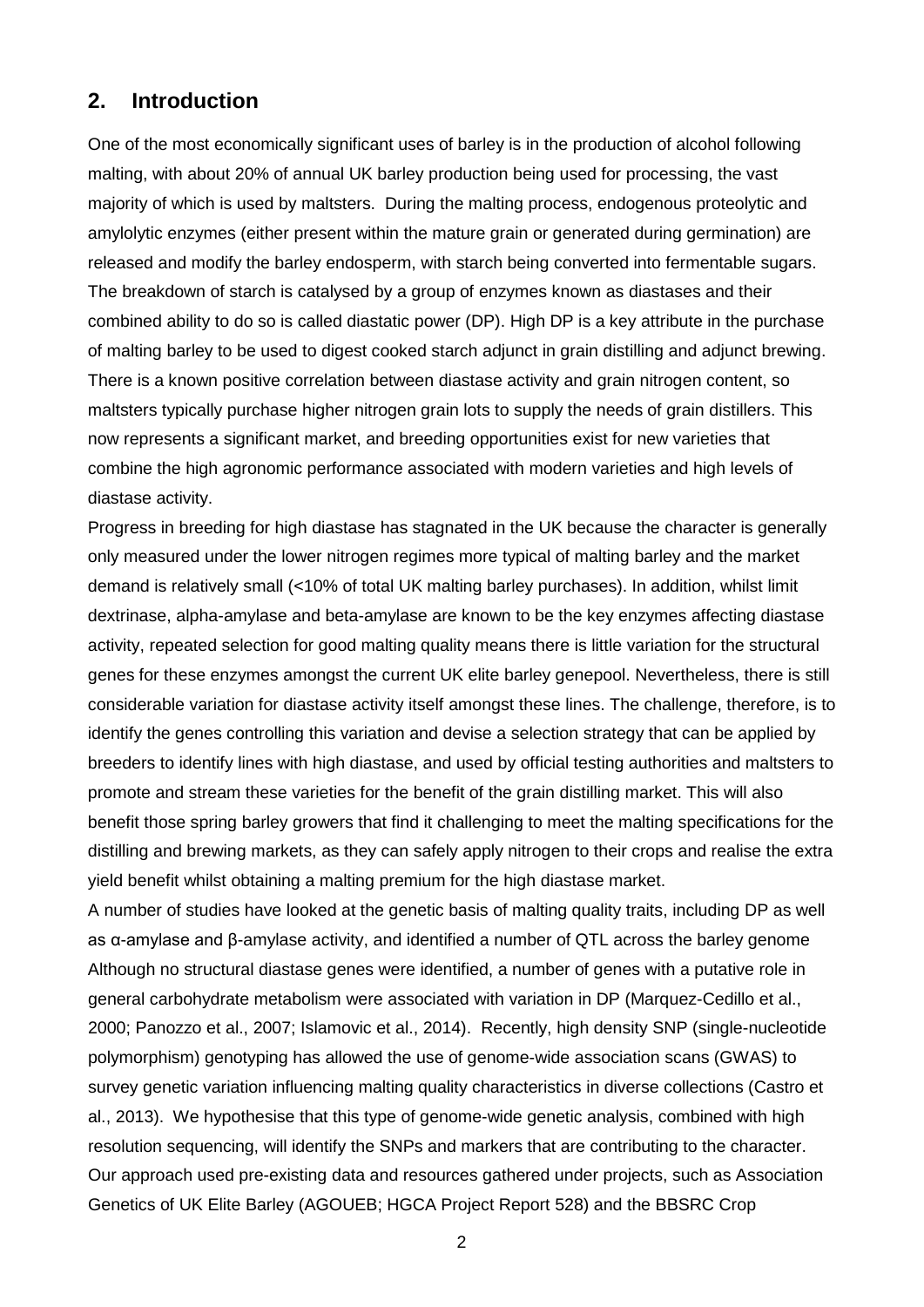Improvement Club Barley Malt Processability project (BB/J019593/1), to identify subsets of germplasm that contrast for diastase activity. These pools were then sequenced using a genome complexity reduction approach, known as exome capture (EC) sequencing that allows all of the known gene space in a barley line to be sequenced easily and cost effectively. Sequencing pooled DNAs, rather than individuals, provides a rapid and highly cost-efficient profile of the quantitative differences in allele frequencies between the two pools. The differential SNPs identified are then used to generate allele-specific KASP markers, which are currently the breeders' marker system of choice, for high-throughput selection. To test whether these markers are good predictors of DP, we validated them by using independent germplasm selected from amongst the remainder of the AGOUEB and IMPROMALT (BB/K008188/1; RD-2012-3776) sets that had already been assessed for DP. In addition, we used the markers to predict the DP of an additional, unknown set of germplasm, supplied by UK and European breeders, which were sown in field trials, and samples from harvested plots were micro-malted and scored for DP in collaboration with the Scotch Whisky Research Institute (SWRI) to test our marker predictions. Finally, we recognised the need to better understand the interaction of DP with different nitrogen fertiliser management. Therefore, using a subset of spring and winter lines, a more detailed phenotyping of DP and its component characters under a range of conditions were undertaken at different field sites. The aim being to differentiate between high and low DP lines so that we can develop and release an improved assessment protocol to complement the markers in an integrated screening package.

#### The key objectives were:

1. Identify subsets of barley accessions that contrast for diastase activity using pre-existing data and resources, and sequence pools of each subset to identify SNPs that correlate with the contrasts in diastatic power. From these, develop simple easy-to-use markers to differentiate between lines with high and low diastase;

2. Validate these markers as predictors of DP using: a) independent germplasm and; b) a range of germplasm from UK and European breeders which have little or no phenotypic data. The latter set was phenotyped by the Scotch Whisky Research Institute (SWRI) to provide measures of DP that we can use to test our marker predictions;

3. Explore a range of phenotypic screening protocols to develop a robust method that will markedly improve estimation of the genetic potential of an individual line's diastatic power and the enzymes and inhibitors involved, which can then be combined with the marker screening to identify the best of relatively few pre-selected high DP lines.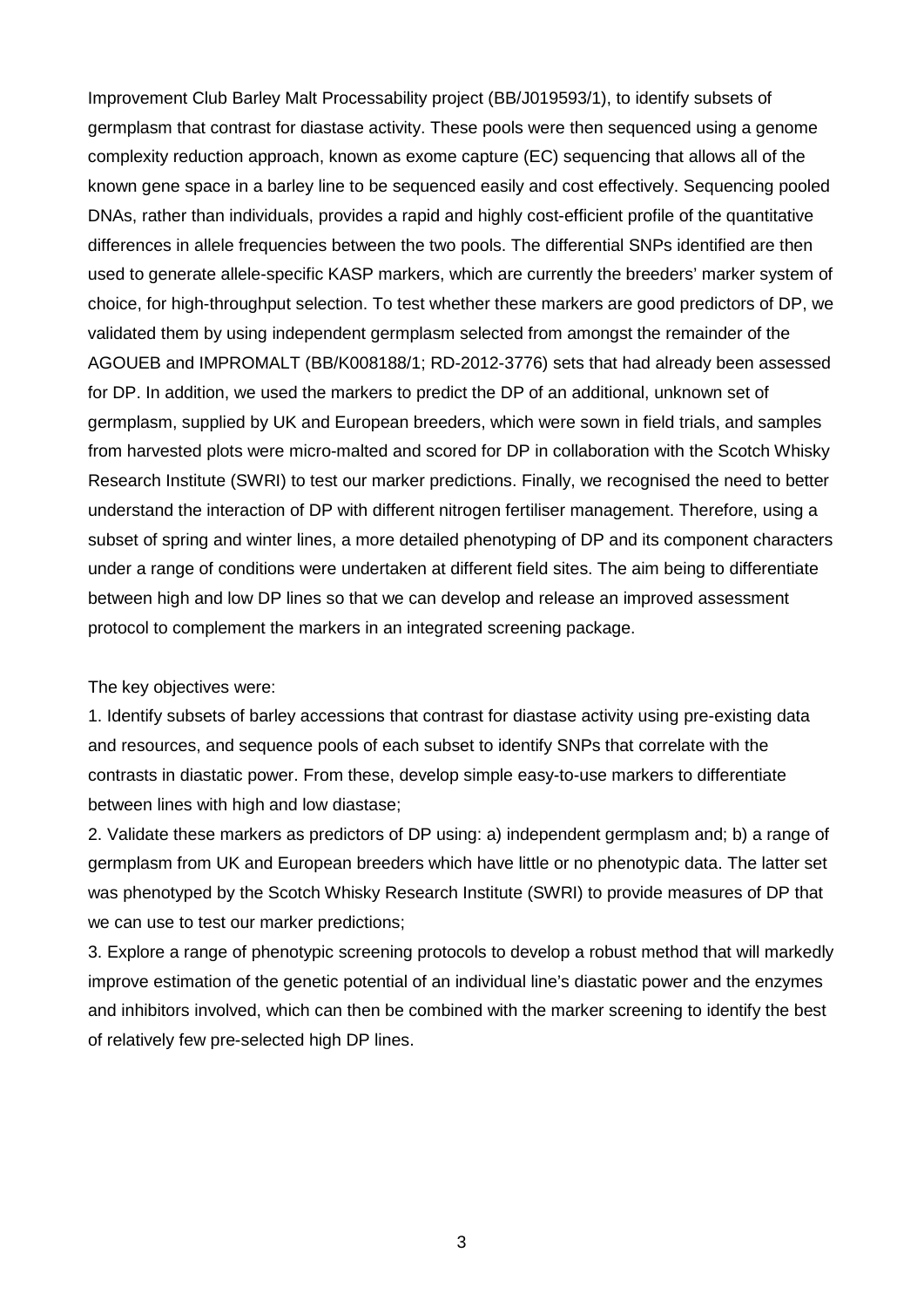## **3. Materials and methods**

### **3.1. Historical data and selection of contrasting subsets**

DP data for a collection of 573 UK barley varieties (358 spring and 215 winter) was collected, taken from historical Recommended and National list trial results over the period 1994-2012, as part of the IMPROMALT project (BBSRC: BB/K008188/1). On average, there were 25 sites across both crop types with DP data for each year. Additional DP data was also sourced from field trials of 100 spring and 100 winter barley lines grown under high and low N management regimes for harvest years 2013 and 2104, as part of BBSRC Crop Improvement Research Club funded project: 'Improving the processability of malting barley' (BBSRC: BB/J019593/1). These were micro-malted and the malt analysed by member companies from the Maltsters Association of Great Britain (MAGB). There was considerable overlap between the lines in each project and the total number of lines for which data was available was 602 (371 spring and 231 winter barley lines). Best Linear Unbiased Predictions (BLUPs) of DP for each genotype were calculated, and contrasting sets of high and low DP lines (12 from each) were selected from each of the winter and spring germplasm.

### **3.2. Exome capture, sequencing and SNP identification**

Seedlings from each of the lines selected for the contrasting sets were grown to the three-leaf stage, and 200 mg of leaf material was removed and flash frozen for DNA extraction. Genomic DNA extractions were made using a DNeasy Plant Mini kit (Qiagen) according to the manufacturer's instructions. Extracted DNA was quantified using a Qubit fluorometer (Thermo Fisher) and an equal quantity of genomic DNA was combined for each line in each set (12 lines x 4 sets). Combined sample pools (100 ng each in total) were used for individual exome capture and sequencing. A custom barley exome capture SeqCap EZ library was used throughout, representing approximately 62 Mbp of the barley reference exome (Mascher et al., 2013). DNA library preparation and exome capture was performed using recommended methods in the SeqCap EZ Library SR User's Guide (Nimblegen Roche). The 4 pooled and captured DNA libraries were then sequenced on an Illumina HiSeq 2500 sequencer to generate 100 bp paired end reads in Rapid-Run mode.

The reads were mapped to the barley pseudomolecules genome reference sequence (Martin Mascher et al., 2017; Sebastian Beier et al., 2017) and SNPs identified, as described in detail in the accompanying paper (Looseley et al., 2017).

Allele frequency estimates for each marker within each set were calculated directly from read numbers of each allele. Allele frequency differences (AFD) for each marker were calculated as (the reference allele frequency of the high DP set) minus (the reference allele frequency of the low DP set), giving a possible range between -1 and 1. Genomic locations with an absolute estimated AFD greater than 0.75 were chosen as putatively associated loci. Associations were identified independently in both winter and spring sets. QTL were considered independent if associated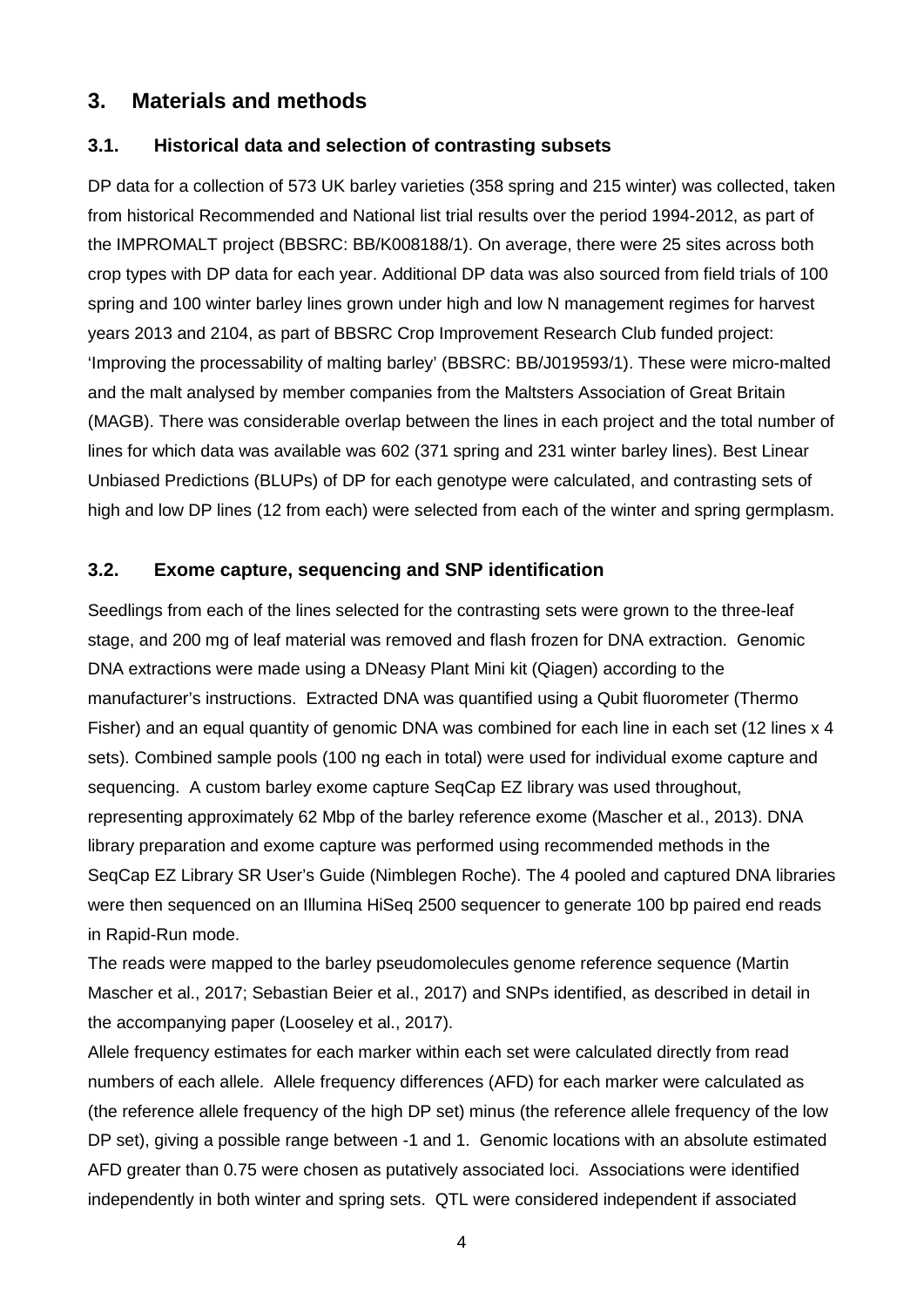markers were separated by at least 400 Mbp in centromeric regions, or 10 Mbp in non-centromeric regions (corresponding, very approximately, to 10 cM genetic map distance in each case) (Mascher et al., 2017) in which there was no other marker with an AFD > 0.75.

### **3.3. Marker design and KASP assays**

Flanking sequences from the associated markers identified from the exome capture analysis were extracted from the Morex reference genome and used to design KASP assays. These included at least one marker from each QTL location (the most highly differentiated), as well as differentiated SNPs from putative diastase genes collocated with identified QTL. If no SNP with an allele frequency difference greater than 0.75 was present within the putative diastase gene, the criterion was relaxed to an AFD > 0.60. KASP assays were designed from sequence flanking the SNP (extracted from the Morex pseudomolecule sequence) and supplied to LGC Genomics.

### **3.4. Validation**

In order to verify allele frequency estimates derived from the exome capture sequencing analysis, each of the varieties selected for inclusion in the contrasting sets was individually genotyped for each of the KASP assays using an Applied Biosystems Step One Plus Real-Time PCR system according to the manufacturer's instructions.

The robustness of the marker associations identified from the exome capture sequencing was first tested by using each to classify an independent set of 85 spring and 78 winter varieties from the original cultivar set of 602, and test the significance of the BLUPs for their DP. The markers were also used to predict the DP of 61 winter and 89 spring breeders' selections, that were sown in field trials at JHI in autumn 2015 and spring 2016, respectively with a prophylactic fungicide regime and a higher nitrogen fertiliser application (200 and 160 kg/ha total available N for winter and spring barley respectively) than locally appropriate for malting barley. Leaf material was sampled from the field plots of each line, DNA extracted and genotyped with the KASP markers identified under 3.3.

### **3.5. DP and other malting trait analysis**

The plots were harvested in August 2016, dried to 13-14% moisture content and a 250 g cleaned and graded sub-sample sent to SWRI for micro-malting and DP analysis. Micro-malting was carried out in batches of 16 lines, including two controls (recommended high and low varieties for both springs and winters). The following phenotypes were scored: Nitrogen (% DM); Moisture (%); Extract (%); DP (°Lintner & DM); DU (DU & DM) and Friability (%), according to IBD recommended protocols.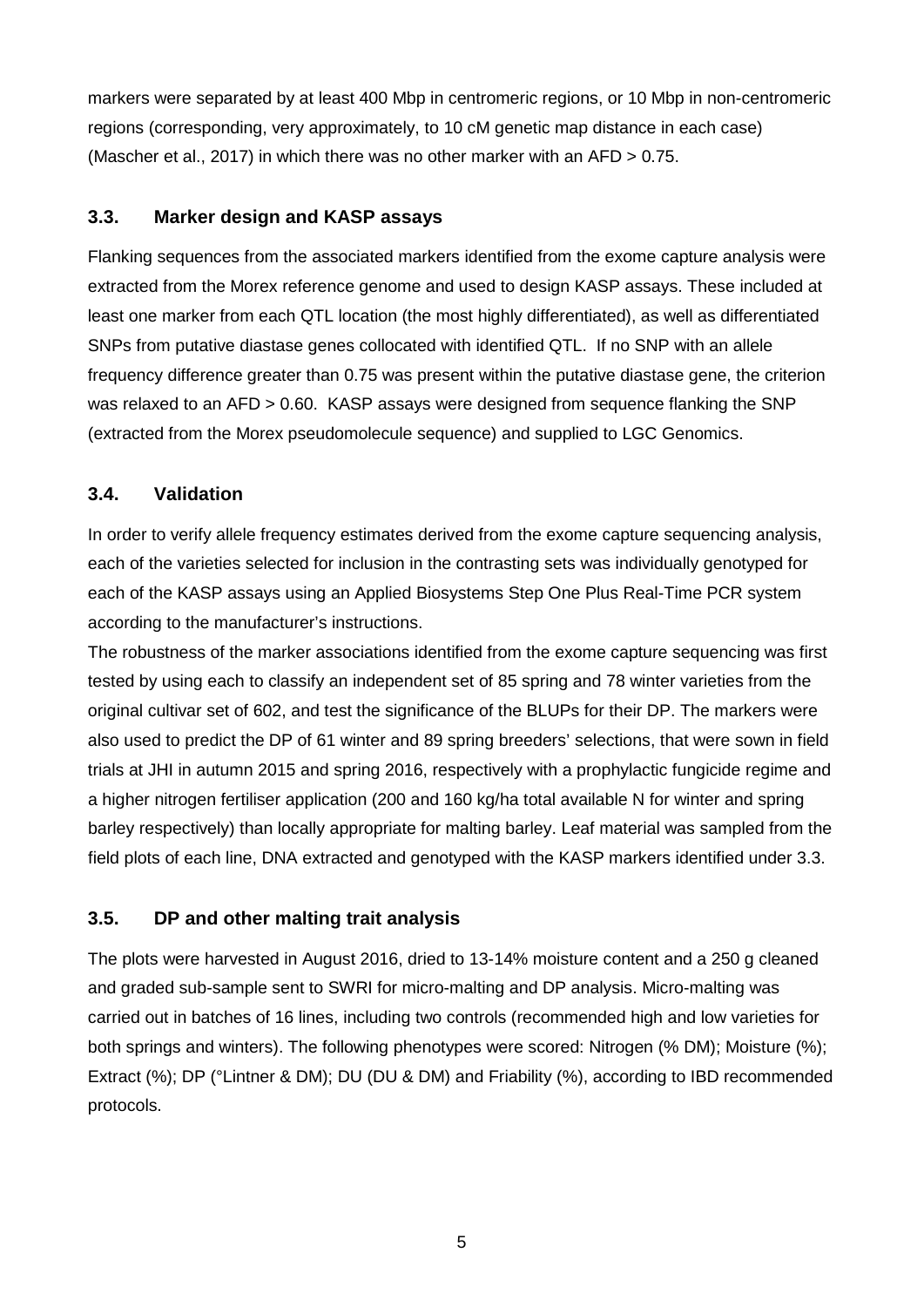### **3.6. Developing an improved phenotypic assessment of DP**

Subsets of winter and spring lines from the assembled high and low pools were used in the initial screening and protocol development (6 high, 6 low, 6 responsive and 2 controls for both spring and winters). Springs were sown on a high fertility soil site near Lanark and winters on the Bush Estate near Edinburgh, both under standard and high nitrogen fertiliser treatments (95 kg & 145 kg N/ha applied in two splits, one in the seedbed and the other a top-dressing at GS23). Grain nitrogen and yield data were gathered for comparisons.

## **4. Results**

### **4.1. Selection of contrasting pools**

Filtering the accessions from the AGOUEB and CIRC Processability projects on consistency of extreme values of DP allowed us to identify 12 accessions corresponding to each of high and low DP for both winter and spring germplasm (Figure 1; Table 1).



Figure 1. Each coloured shape represents a variety chosen for each of the low and high pools. Blue is the historical mean value over the years it was tested as part of the official trialling process, red and green are its mean DP values from field trials grown for harvest years 2013 and 2014, respectively.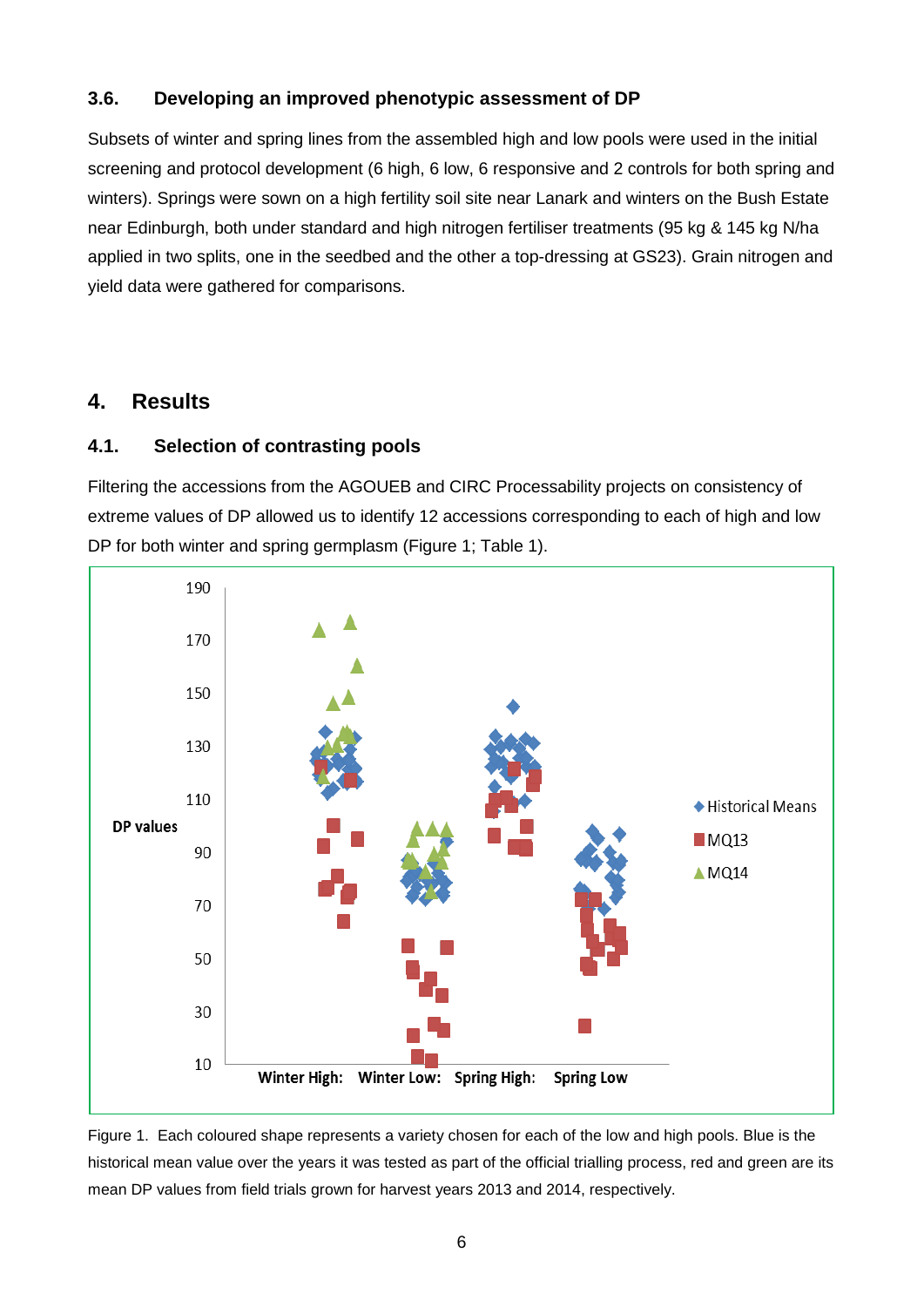| Table 1. Varieties selected for inclusion in each of the contrasting sets. |  |  |  |  |  |
|----------------------------------------------------------------------------|--|--|--|--|--|
|----------------------------------------------------------------------------|--|--|--|--|--|

| Spring High DP |                    | Spring Low DP Winter High DP | <b>Winter Low DP</b> |  |  |
|----------------|--------------------|------------------------------|----------------------|--|--|
| Belgravia      | Alabama            | Acute                        | Cedar                |  |  |
| Chime          | Amphora            | Alpha                        | Cypress              |  |  |
| JB Maltasia    | Brazil             | Caption                      | Diadem               |  |  |
| Marthe         | Cairn              | Concept                      | Diamond              |  |  |
| Monika         | Calico             | Leonie                       | Fahrenheit           |  |  |
| Olympus        | Cindy              | Melanie                      | Marinka              |  |  |
| Roxana         | <b>NSL 95-1257</b> | Milena                       | Parasol              |  |  |
| Sebastian      | Otira              | Nectaria                     | Pedigree             |  |  |
| Static         | Splash             | Pearl                        | Peridot              |  |  |
| Tapestry       | Spotlight          | Silverstone                  | Portrait             |  |  |
| Turnberry      | Vivendi            | Sunbeam                      | Prelude              |  |  |
| Westminster    | Waltz              | Torrent                      | Tallica              |  |  |

# **4.2. Identification of SNPs between high and low pools for spring and winter lines**

Sequencing of contrasting pools for DP generated over 84,000 and 78,000 polymorphic SNPs for spring and winter lines, respectively. From these, we identified 66 markers that distinguished between high and low DP in the winters, corresponding to 6 distinct positions on chromosomes 1H, 2H, 4H and 7H. In the spring germplasm, 32 markers were identified, which located to 3 regions on chromosomes 4H, 5H and 7H (Figure 2). For each region (6 winters and 3 springs), we chose the marker that showed the highest differentiation between pools, several of which were collocated with known diastase genes, or genes which were annotated with a putative diastase function (Figure 2).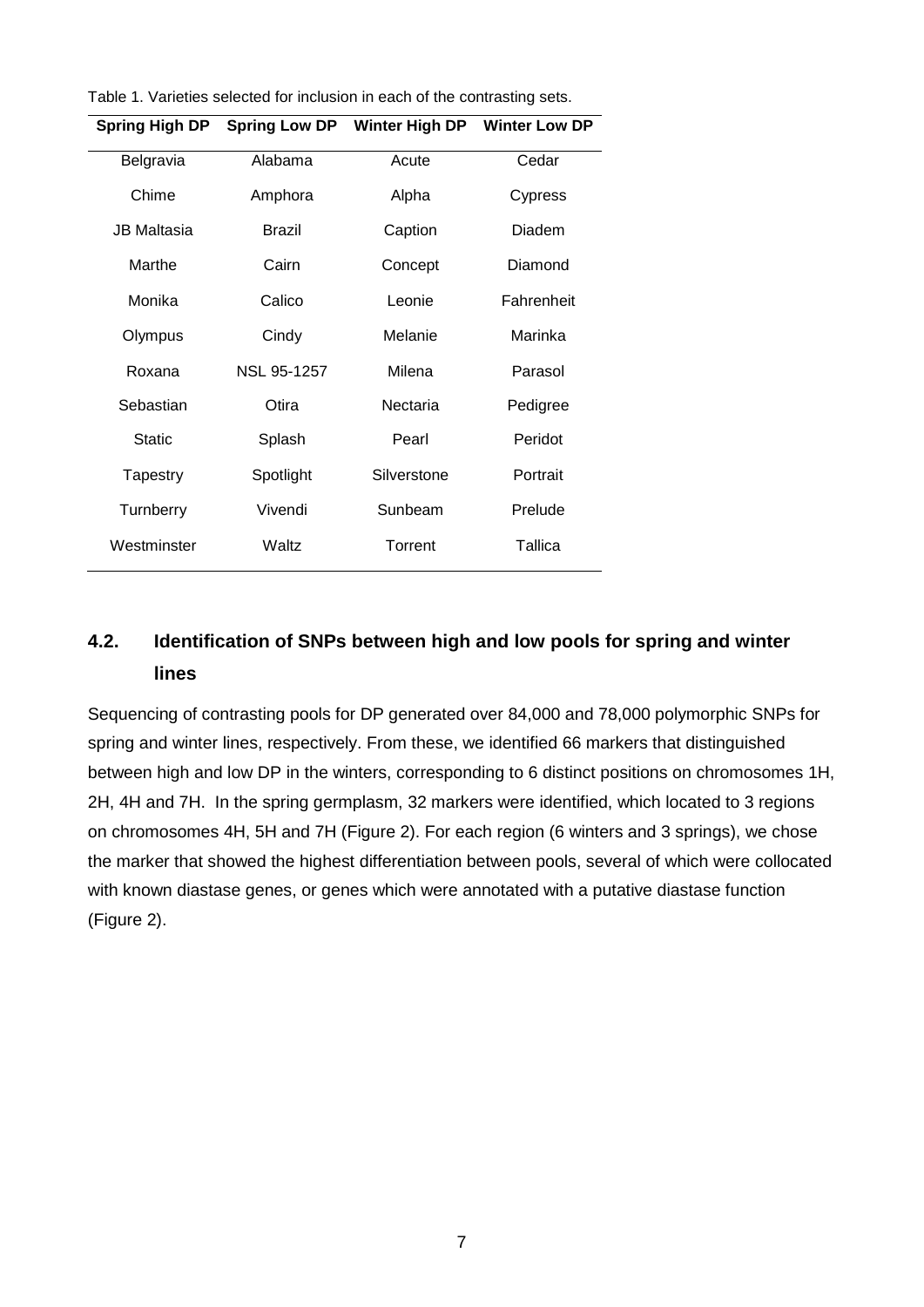

Figure 2. Associations for each contrast are positioned on each of the chromosomes, spring highlighted in blue (Spr) and winters in red (Wnt). Known barley genes associated with diastase activity are also indicated.

### **4.3. Development of single KASP markers for each of the identified SNPs**

Thirteen marker assays were designed from the SNPs identified, 8 for winters (with 5 of these located on chromosome 7H), and 5 for springs (with 2 located on chromosomes 4H and 7H), relevant to annotated diastase genes in these regions (Table 2). We used the KASP assay design which is supplied by LGC genomics and is favoured by UK and European breeders.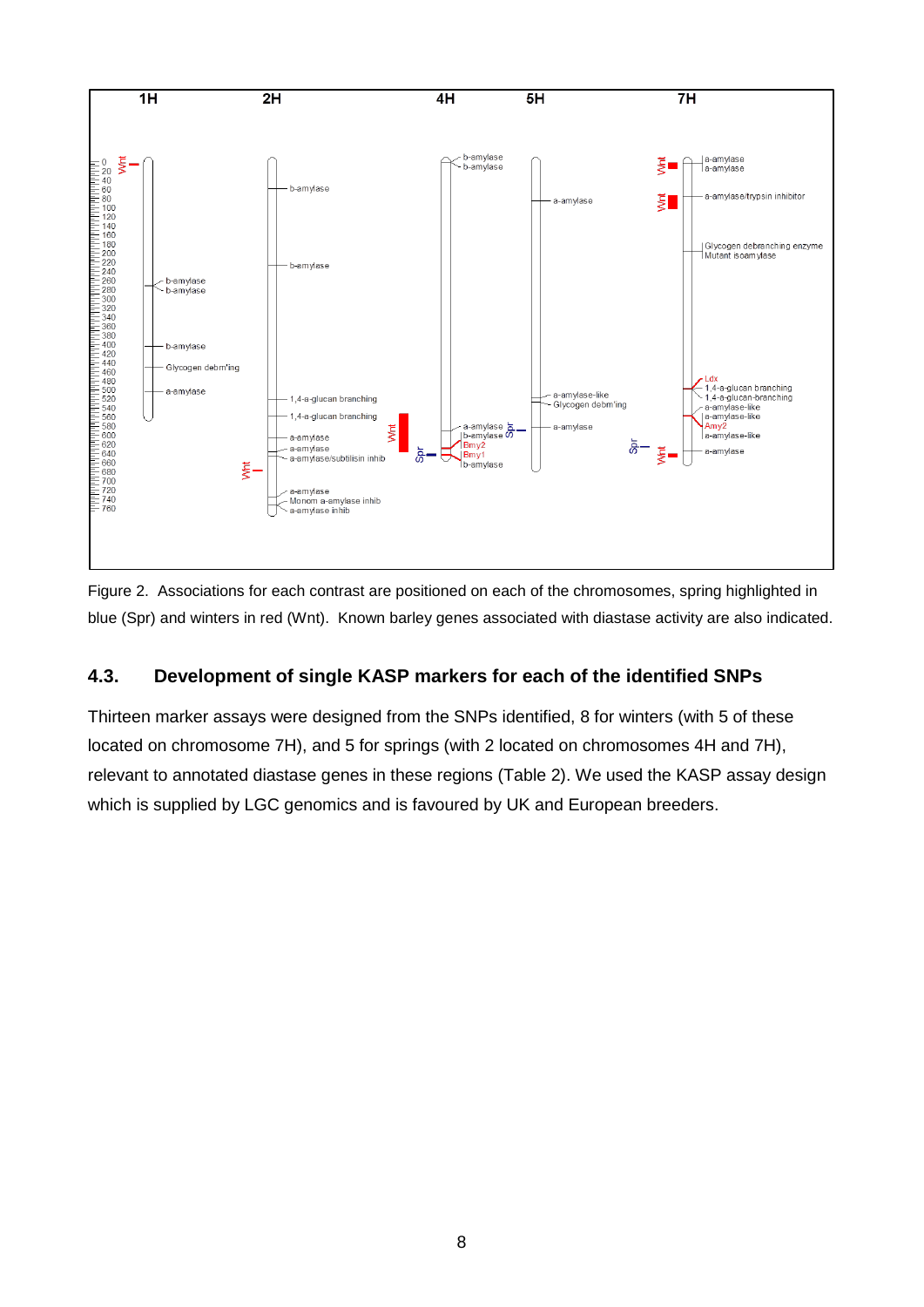Table 2. Details of KASP assays designed from marker associations identified from exome capture sequencing. The population from which the association was identified is indicated along with its chromosome and the name of the gene containing the SNP. Highlighted SNPs were used in the final selection.

| <b>Crop Type</b> | <b>Chromosome</b> | <b>Genes</b>                                     |  |  |
|------------------|-------------------|--------------------------------------------------|--|--|
| Winter           | 1H                | 12-oxophytodienoate reductase 2                  |  |  |
| Winter           | 2H                | glutathione peroxidase 6                         |  |  |
| Winter           | 4H                | Ectonucleoside triphosphate diphosphohydrolase 5 |  |  |
| Winter           | 7H                | Glutathione S-transferase family protein         |  |  |
| Winter           | 7H                | Acid phosphatase 1                               |  |  |
| Winter           | 7H                | unknown protein; BEST Arabidopsis thaliana       |  |  |
|                  |                   | protein match is: unknown protein.               |  |  |
| Winter           | 7H                | Alpha-amylase/trypsin inhibitor                  |  |  |
| Winter           | 7H                | unknown                                          |  |  |
|                  |                   |                                                  |  |  |
| Spring           | 4H                | beta-amylase 5                                   |  |  |
| Spring           | 4H                | Transcriptional coactivator/pterin dehydratase   |  |  |
| Spring           | 5H                | unknown function                                 |  |  |
| Spring           | 7H                | unknown                                          |  |  |
| Spring           | 7H                | Alpha-amylase                                    |  |  |
|                  |                   |                                                  |  |  |

### **4.4. Markers validated in extended germplasm with known DP**

The selected markers were first validated on individual DNAs from the pooled sampling, 24 winters with 8 markers and 24 springs with 5 markers (highlighted in Table 2). A strong correlation ( $r =$ 0.92) between estimated (pooled) and true (individual) was observed for 9 of the 13 SNP assays. In order to test the robustness of the marker associations identified, the independent set of 85 spring and 78 winter varieties was genotyped with the 9 strongly correlated SNP markers. Significant differences between lines carrying high and low marker alleles were observed as shown in Figure 3.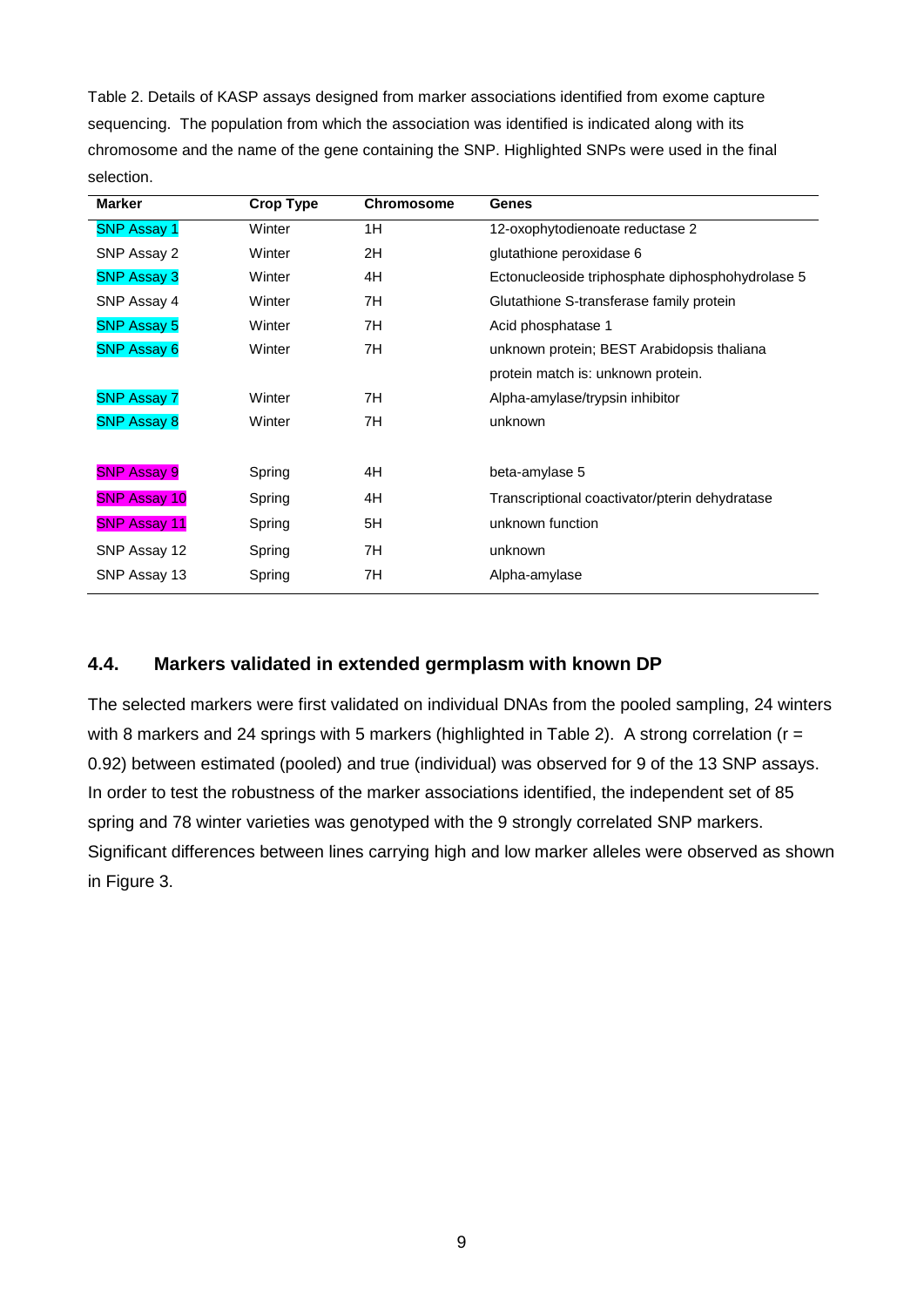

Figure 3. Comparison between DP values of 78 winter and 85 springs with markers scores for each of the 9 KASP markers (SNP Assays 1, 3, 5, 6, 7, 8 winters and 9, 10, 11 springs).

#### **4.5. Markers validated in independent germplasm**

In order to further validate the marker, we used the marker profiles to predict whether the lines supplied by the breeders were high or low DP types. Trials were harvested in August 2016 and a subset of 70 lines (28 springs and 42 winters) was chosen on the basis of their predicted DP values. These were assembled in 6 batches of 16, including two spring controls (Concerto and Belgravia) and two winter controls (Flagon and Winsome), with one winter batch representing a full replicate of another that was chosen to maximise the differences in predicted DP. The other two winter batches represented lines predicted to have intermediate DP values. We found that SNP assay 9 was fixed amongst the spring breeders lines, so the two batches were selected on the basis of different combinations of alleles at the two remaining SNP loci. All 96 malting samples were sent to SWRI for micro-malting and subsequent DP analysis. The DP values ranged considerably across batches, from as low as 50 to 197 (°L), with controls also varying from batch to batch. A good indication of reliability is the measure of friability, which in a well-modified malt should be around 85%. However, many of the lines were below this value and ranged from 0.8% to 96.8%, which was indicative of under-modification, which was confirmed by low Soluble Nitrogen Ratios for these malts. Furthermore, malt moisture was also high (> 5%) and this could affect friability scores. Malts with a heavy husk fraction, particularly winter barleys, or malts which have absorbed humidity in the husk layer during storage, may give deviating results in friability measurements. Most samples in the 4 winter batches had extremely low friability, indicating they were under-modified, which explains the very low DU values ( $\alpha$ -amylase becomes active during germination; Farzaneh et al., 2017).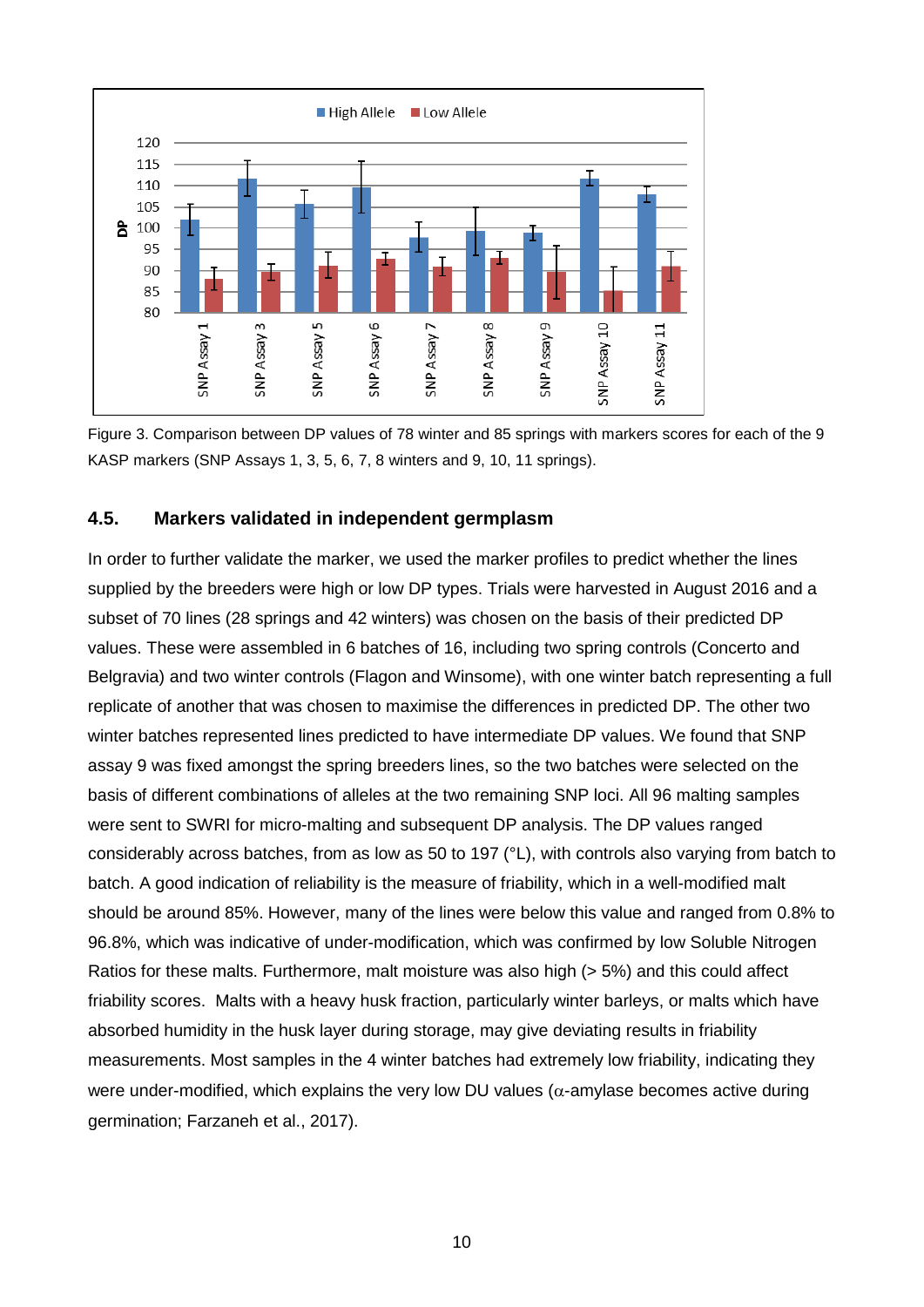Using the lines with high friability, we were able to determine whether using the SNP markers identified high and low DP lines (Table 3; Figure 4). Overall, there was a much better and significant relationship between predicted and actual values for the winter lines ( $R^2$  = 0.48) than the springs, which showed little or no correlation. The most likely explanation is that there is now very little variation genetically between the springs, as witnessed by the fixation of the high allele on one of the three predictive SNPs amongst the breeders selections. There was also a highly significant excess of the high allele for both the other SNPs. There was little evidence of fixation amongst the winters, with only 1 of the 5 SNPs showing a significant excess of high alleles. In fact, one of the SNPs (Assay 8) had a highly significant excess of low alleles, with the other three being in equilibrium. This results in a wider range of potential variation amongst the winters, which is borne out by a comparison of the observed phenotypes for the better modified malts, with DP ranging from 103 to 150 for the springs and from 129 to 196 for the winters.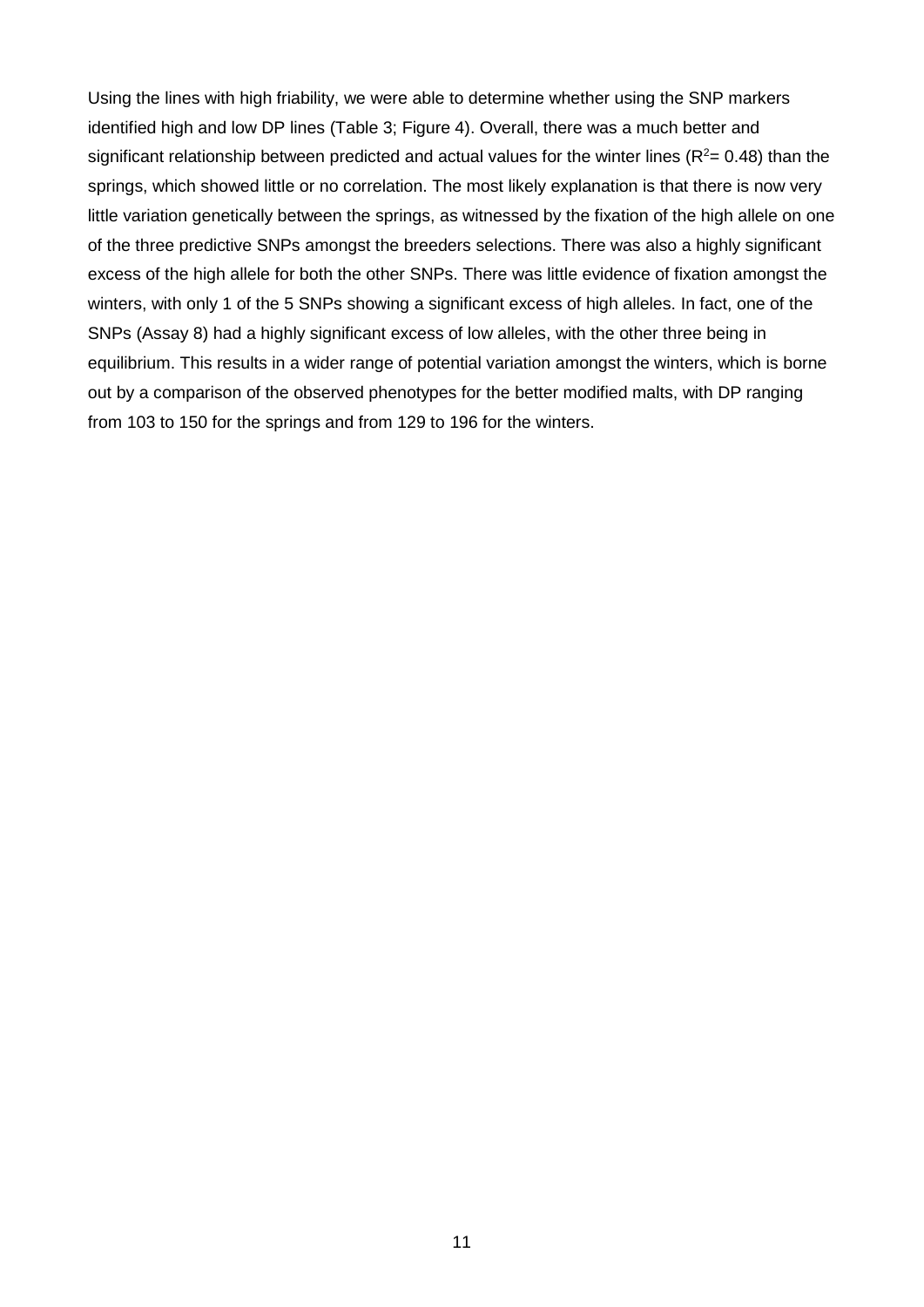|                  |       | <b>Predicted</b> |       |                |              |                 |
|------------------|-------|------------------|-------|----------------|--------------|-----------------|
|                  | DP_dm | <b>DP</b>        | DU dm | <b>Extract</b> | Friability_% | <b>Moisture</b> |
| <b>Belgravia</b> | 138   |                  | 73    | 83.1           | 89.7         | 7.7             |
| <b>Concerto</b>  | 125   |                  | 69    | 82.7           | 95.3         | 7.6             |
| Flagon           | 147   |                  | 33    | 82.1           | 57.7         | 7.5             |
| sdp17            | 126   | 90               | 61    | 82.8           | 94.5         | 7.8             |
| sdp18            | 150   | 102              | 58    | 82.7           | 93.7         | 7.8             |
| sdp19            | 137   | 102              | 42    | 83.3           | 93.8         | 7.6             |
| sdp3             | 144   | 84               | 76    | 83.5           | 95.7         | 8.1             |
| sdp37            | 134   | 102              | 50    | 83.6           | 91.1         | 7.8             |
| sdp39            | 151   | 84               | 47    | 83.1           | 94.9         | 7.8             |
| sdp4             | 127   | 102              | 54    | 83.8           | 92.9         | 7.8             |
| sdp43            | 104   | 90               | 44    | 82.7           | 92.9         | 8.0             |
| sdp53            | 110   | 102              | 53    | 83.3           | 89.1         | 7.6             |
| sdp68            | 129   | 90               | 52    | 83.4           | 90.8         | 7.8             |
| sdp71            | 151   | 90               | 66    | 82.9           | 95.2         | 7.8             |
| sdp72            | 144   | 102              | 60    | 82.9           | 94.3         | 7.7             |
| sdp79            | 141   | 84               | 51    | 83.6           | 91.1         | 7.8             |
| sdp83            | 107   | 102              | 66    | 82.1           | 94.5         | 7.4             |
| wdp1             | 158   | 93               | 42    | 80.9           | 49.1         | 5.9             |
| wdp10            | 184   | 118              | 36    | 82.8           | 55.0         | 7.3             |
| wdp19            | 141   | 93               | 26    | 81.5           | 37.9         | 8.1             |
| wdp21            | 167   | 127              | 34    | 81.6           | 60.9         | 7.4             |
| wdp22            | 130   | 93               | 36    | 81.8           | 59.6         | 7.4             |
| wdp24            | 132   | 116              | 22    | 83.3           | 54.5         | 7.3             |
| wdp25            | 196   | 127              | 29    | 81.1           | 59.6         | 7.2             |
| wdp26            | 130   | 93               | 25    | 80.3           | 59.0         | 8.3             |
| wdp29            | 154   | 98               | 21    | 81.6           | 51.9         | 7.8             |
| wdp30            | 144   | 101              | 21    | 81.7           | 44.7         | 7.5             |
| wdp31            | 130   | 110              | 23    | 82.6           | 38.9         | 8.2             |
| wdp32            | 180   | 123              | 30    | 82.3           | 53.1         | 7.6             |
| wdp33            | 133   | 81               | 23    | 81.7           | 36.0         | 7.8             |
| wdp35            | 161   |                  | 29    | 82.2           | 54.6         | 7.3             |
| wdp36            | 122   |                  | 26    | 81.4           | 37.9         | 7.5             |
| wdp39            | 211   |                  | 39    | 82.2           | 70.6         | 8.2             |

Table 3. Predicted DP, actual DP and other malting traits values.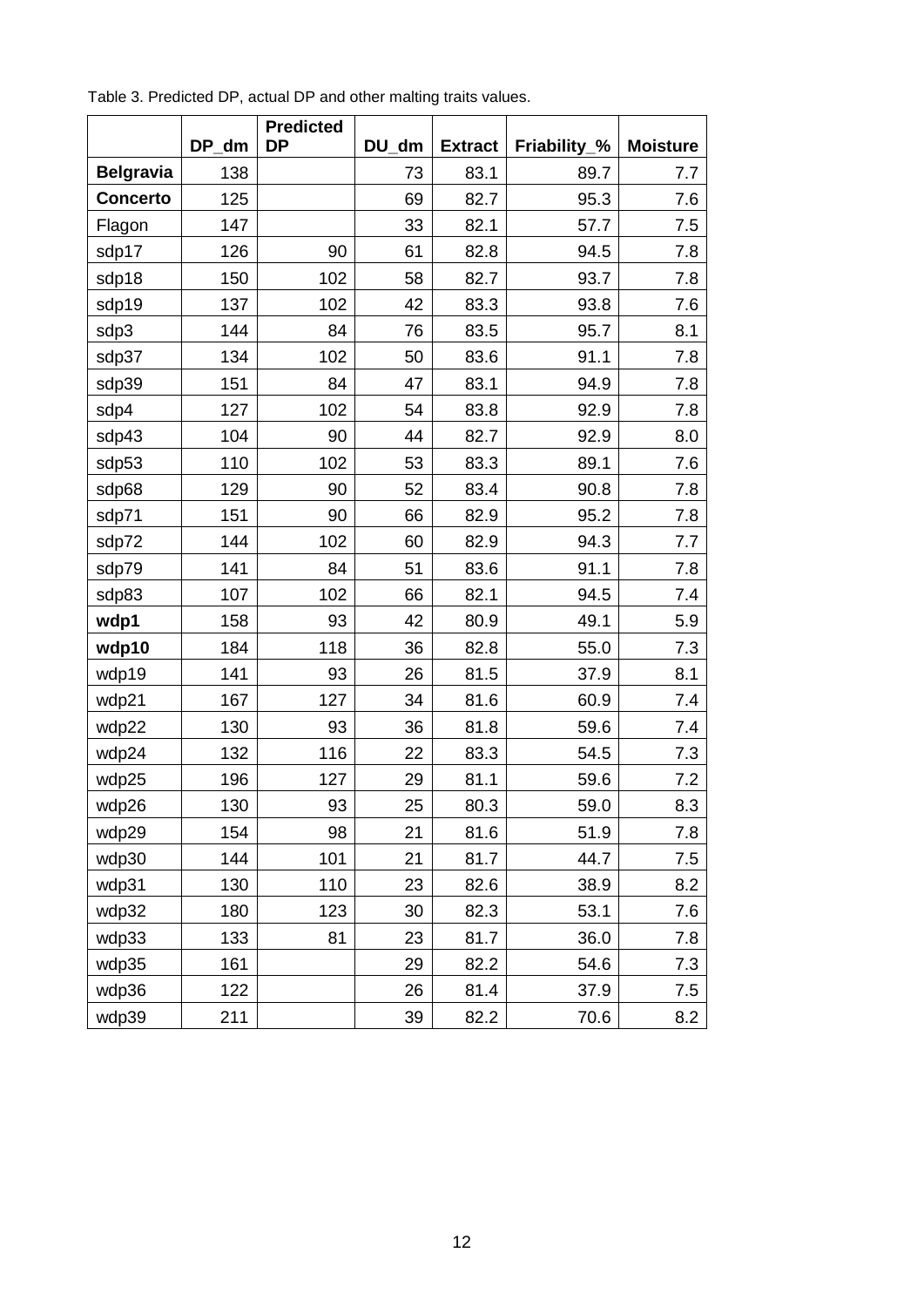



### **4.6. Development of procedures for phenotype screens**

Grain nitrogen and yield data were gathered from the Lanark and Bush Estate trials and, in general, there was no yield increase due to elevated nitrogen, and very little difference in yield based on DP designation (high, low or responsive). In contrast, grain nitrogen differed between subsets; at the higher nitrogen rate from 2.02 to 1.84%, and the lower rate from 1.60 to 1.47%, for the high DP lines and low DP lines, respectively. Fig. 5 shows the relationship between grain N% and yield for the different high, low and responsive lines.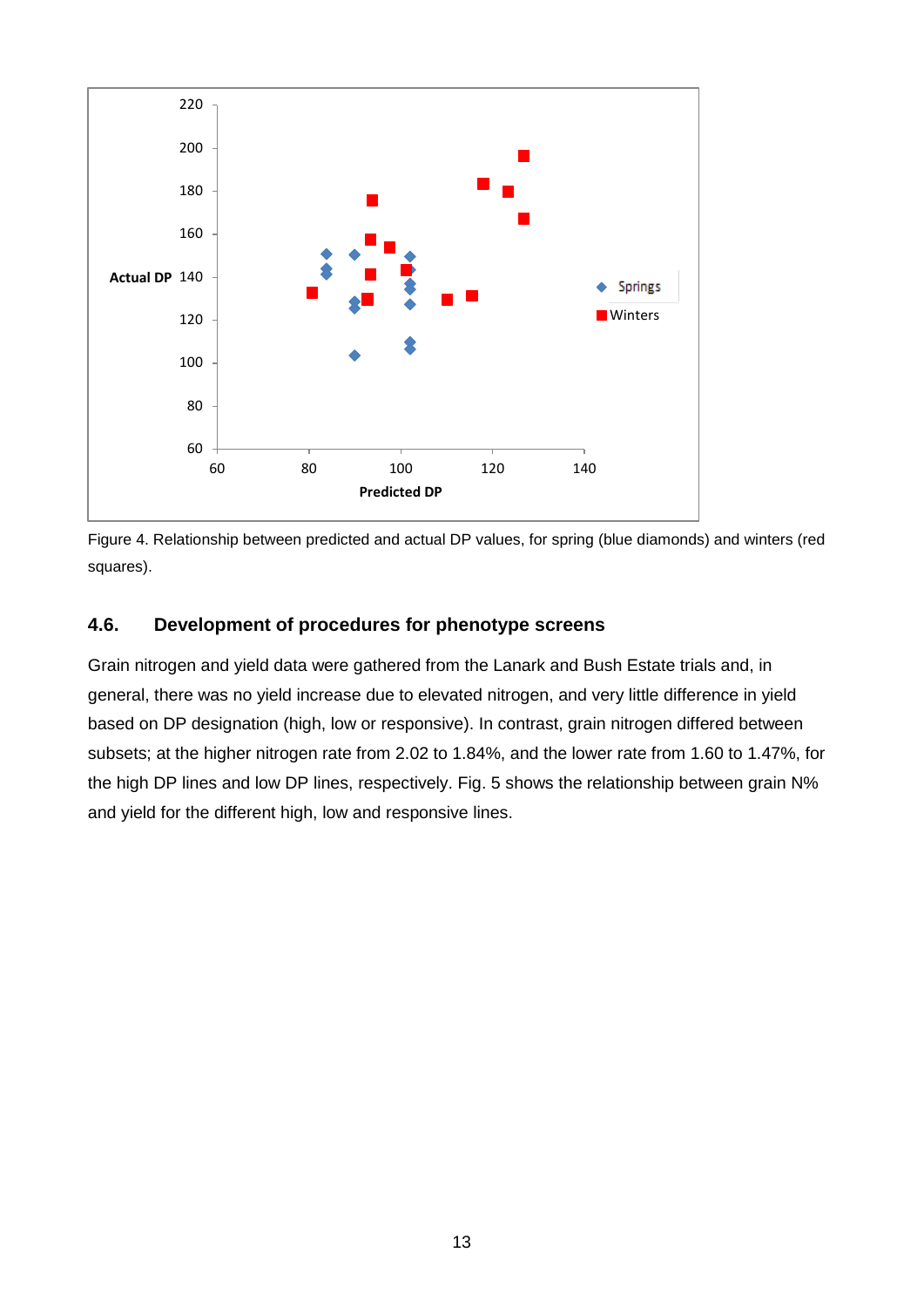

Fig. 5. Relationship between grain N% and yield for high, low and responsive barley lines grown at total N fertiliser applied of 95 or 145 kg N ha-1.

At the lower N supply of 95 kg N ha<sup>-1</sup>, the high N lines tended to have an increased grain N concentration compared to the low and responsive N lines, whilst at the high N supply of 145 kg N ha<sup>-1</sup>, both high N and responsive N lines had relatively high grain N concentration. To investigate further, a more detailed field trial was sown in 2016 at 3 sites, under 7 nitrogen regimes and with 4 spring barley varieties. The results are highlighted in Table 4, indicating that grain yield did not change significantly with delayed N fertiliser application, but grain N concentration increased when the split in N fertiliser was applied at later early growth stages, e.g. stem extension (GS31). Varieties responded differently to the N fertiliser splits. With the exception of the three-way N split, the high yielding and low N variety Laureate had grain N concentration below that of varieties Belgravia, Olympus and Westminster.

Table 4. Yield *(t/Ha)* and grain nitrogen (%) data for Bush estate, under 7 nitrogen regimes and with 4 varieties. Numbers in brackets in the fertiliser column indicate the growth stage of the top dressing following an application of 60 kg N/ha in the seedbed.

| <b>Fertiliser</b>      |      |      |      | Belgravia Laureate Olympus Westminster | <b>Fertiliser</b>      |      |      |      | Belgravia Laureate Olympus Westminster |
|------------------------|------|------|------|----------------------------------------|------------------------|------|------|------|----------------------------------------|
| $\overline{0}$         | 4.95 | 5.28 | 5.56 | 4.61                                   | $\Omega$               | 1.23 | 1.16 | 1.21 | 1.33                                   |
| $60 + 60(13)$          | 6.7  | 7.49 | 7.16 | 6.82                                   | $60 + 60(13)$          | 1.87 | 1.75 | 1.78 | 1.72                                   |
| 60 (seed bed only)     | 6.30 | 7.07 | 7.54 | 6.57                                   | 60 (seed bed only)     | 1.73 | 1.50 | 1.68 | 1.70                                   |
| $60 + 60(21)$          | 6.81 | 8.04 | 7.20 | 6.59                                   | $60 + 60(21)$          | 1.78 | 1.76 | 1.68 | 1.81                                   |
| $60 + 60(31)$          | 6.78 | 7.89 | 7.16 | 6.76                                   | $60 + 60(31)$          | 1.83 | 1.65 | 1.83 | 2.00                                   |
| $60 + 60(37)$          | 6.88 | 7.58 | 7.11 | 6.74                                   | $60 + 60(37)$          | 1.83 | 1.63 | 1.73 | 1.84                                   |
| $60 + 30(21) + 30(37)$ | 6.79 | 6.60 | 7.28 | 6.43                                   | $60 + 30(21) + 30(37)$ | 1.72 | 1.91 | 1.77 | 1.93                                   |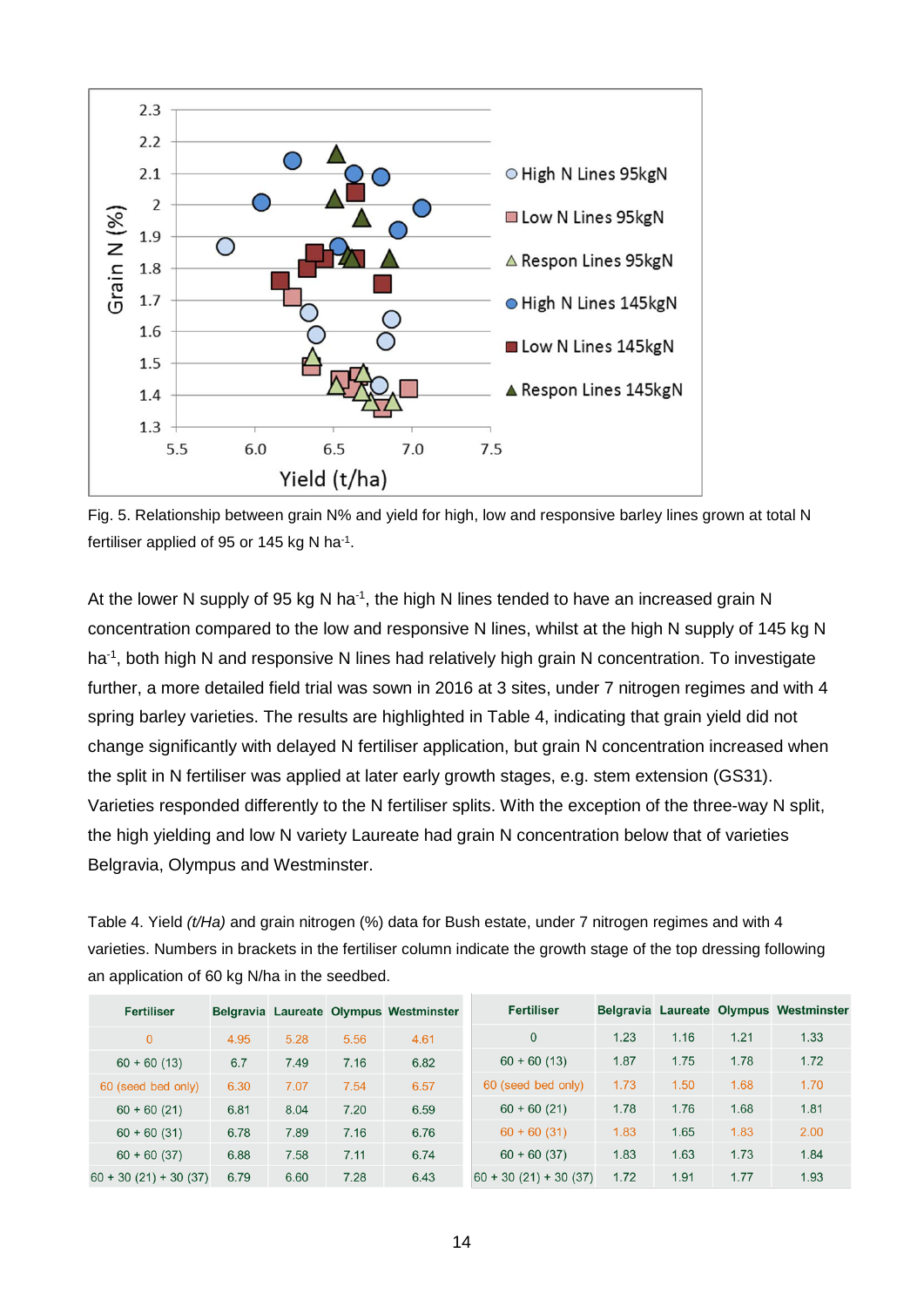### **Discussion**

The results presented here demonstrate the effectiveness of using allele frequency estimates from pooled high density sequencing data of phenotypically contrasting barley sets to map quantitative traits. This approach was used to identify genetic markers associated with variation in a complex malting quality trait, which were subsequently confirmed by genotyping using a separate set of lines.

### **4.7. Diastase genes & associations**

The majority of the associated loci identified were from winter barley, suggesting that this germplasm set is more diverse for genes influencing DP. This is consistent with a higher genetic diversity in winter germplasm in general (Thomas et al., 2014), but may also reflect historical selection for malting quality traits in spring barley, effectively resulting in the near fixation at malting quality loci. This hypothesis is supported by the observation of higher variability in DP estimates seen in winter varieties, compared to springs.

The availability of genome pseudomolecule sequences for each of the barley chromosomes now allows QTL regions to easily be placed in the context of the underlying gene content. Homology based searching of the reference genome identified a number of genes that may be diastase related (see Figure 2). These included several α- and β-amylases located in genomic regions not previously reported to be associated with diastase activity. The majority of QTL identified aligned with genes annotated as diastase-related. Whilst this study does not present unequivocal evidence to suggest that these genes are causal to the identified QTL, the correspondence between these and the positions of the QTL provides a set of potential gene candidates, as well as offering further support to the identification of these regions as influencing QTL affecting DP. The generation of sequence data from high and low DP varieties across these loci will help to address whether variation at these genes is responsible for differences in DP seen within the cultivar collection.

In both winter and spring contrasts, associations were detected in the telomeric region of chromosome 4HL. This region has previously been associated with QTL for DP and β–amylase activity, and contains two known β–amylase genes (*Bmy1* & *Bmy3*). Previous studies have linked variation at the *Bmy1* locus with variation in DP (Hayes et al., 1997; Coventry et al., 2003). Results presented in this study suggest that an additional α-amylase gene (HORVU4Hr1G073630) may also be present in this region, although no differentiated SNPs were identified within this gene from the sequence data generated here. Variation at these genes may be associated with differences in DP in both spring and winter barley and, as such, they represent good candidates for detailed characterisation. The improved marker density of genome-wide approaches, when combined with exome capture sequencing and the new genome sequence, offer the potential to increase the resolution of mapped QTL. Indeed, the results presented here suggest that variation at the *Bmy1*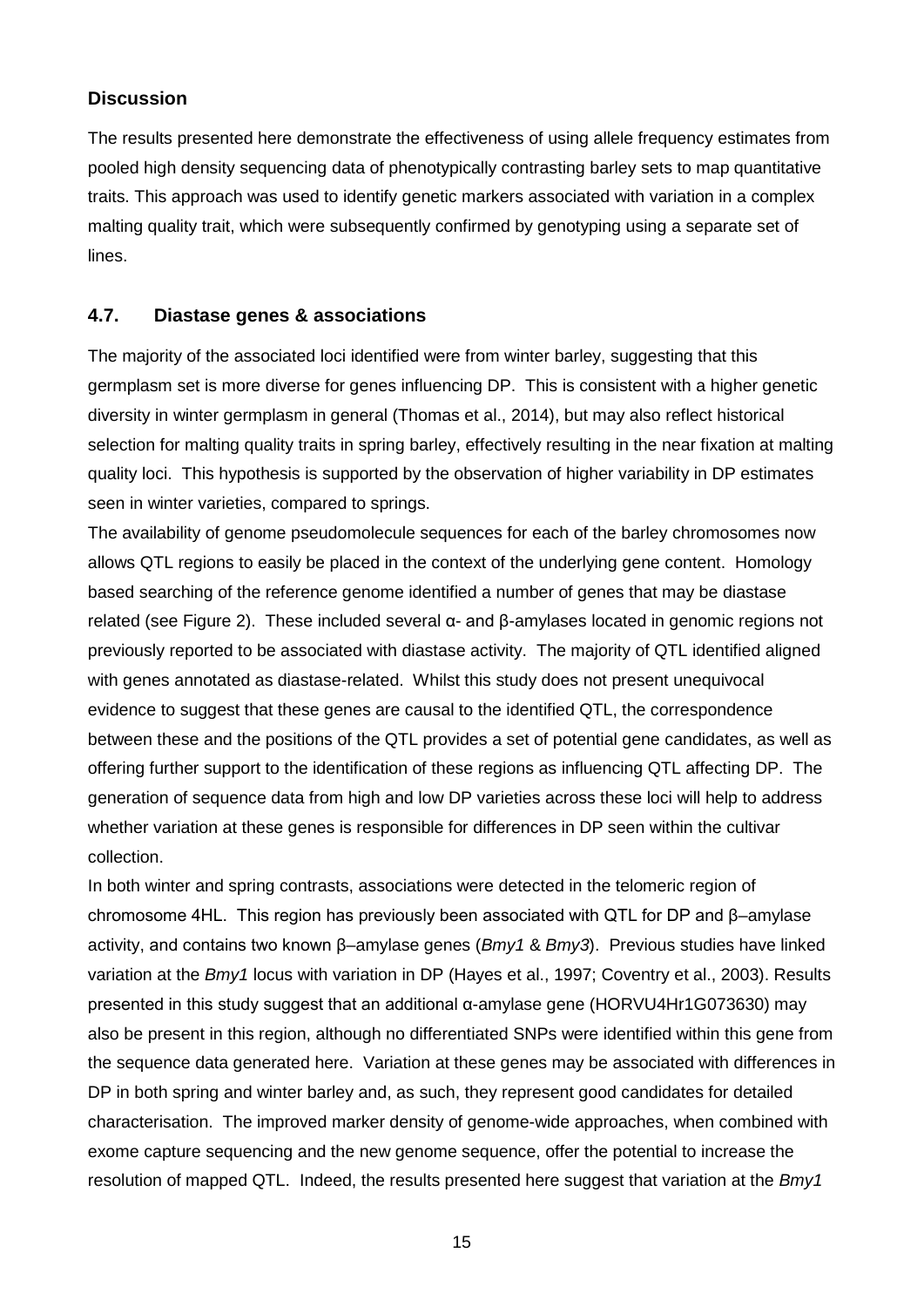locus is unlikely to be responsible for the QTL on chromosome 4H in winter varieties, but is more likely to be responsible for the QTL seen in the spring contrast. Nevertheless, the SNP marker designed in the *Bmy1* gene (SNP assay 9) was not as highly associated with DP as another closely linked marker (SNP Assay 10). This observation could either be interpreted as reflecting a gene (linked to *Bmy1*) influencing the trait, or being caused by genetic diversity within a linkage block containing both markers; causing a lower correlation between the causal variant and *Bmy1* SNP. There are 97 reported high confidence gene models across the QTL interval (Mascher et al., 2017), some of which may also influence carbohydrate metabolism from their annotation. Detailed characterisation of each of the candidate genes in the variety collection may help to address the specific genetic control of DP across this region of chromosome 4H, which would be of considerable use for breeders in both the selection of parental lines for crosses, as well as in marker assisted selection.

The majority of QTL identified collocate with known (or putative) structural diastase genes. One of the candidate QTL (at 75 Mbp on chromosome 7H) is linked to a putative α-amylase inhibitor (HORVU7Hr1G035020), suggesting that genetic variation at endogenous amylase inhibitor loci may also influence malt diastase activity. Indeed, a SNP assay designed in this gene showed a stronger association with DP in the wider variety collection than the peak marker identified from the exome capture data. As such, this represents an extremely strong candidate for follow-up studies. Variation in expression of an α-amylase/subtilisin inhibitor has previously been described as correlating with β-amylase activity (Potokina et al., 2004), but the expressed sequence tag (EST) identified by that study (HY06J10V) maps to the telomeric region of chromosome 2H on the Morex reference assembly, distal to the QTL identified from the winter contrast in this work and is located in gene HORVU2Hr1G090750 (Figure 2).

One of the strongest associations identified in the current study was in the telomeric region of the short arm of chromosome 1H. This is potentially collocated with a QTL reported in a contrast between Australian and Canadian malting barleys (Zhou et al., 2016). The 3.8 Mbp interval identified here contains 121 high confidence genes (Mascher et al., 2017). Whilst none of these are annotated as having a putative diastase function, a large number are annotated as having a role in protein or carbohydrate metabolism. As such, detailed characterisation of this region will be required to identify candidate genes underlying this QTL effect.

The putative QTL effect on chromosome 2H identified in the winter contrast was only supported by one differentiated marker, and individual genotyping of the selected lines showed that this was likely to be an overestimation and thus represents a spurious association. This illustrates the importance of identifying multiple differentiated markers to avoid false associations when using estimates of allele frequencies for association mapping.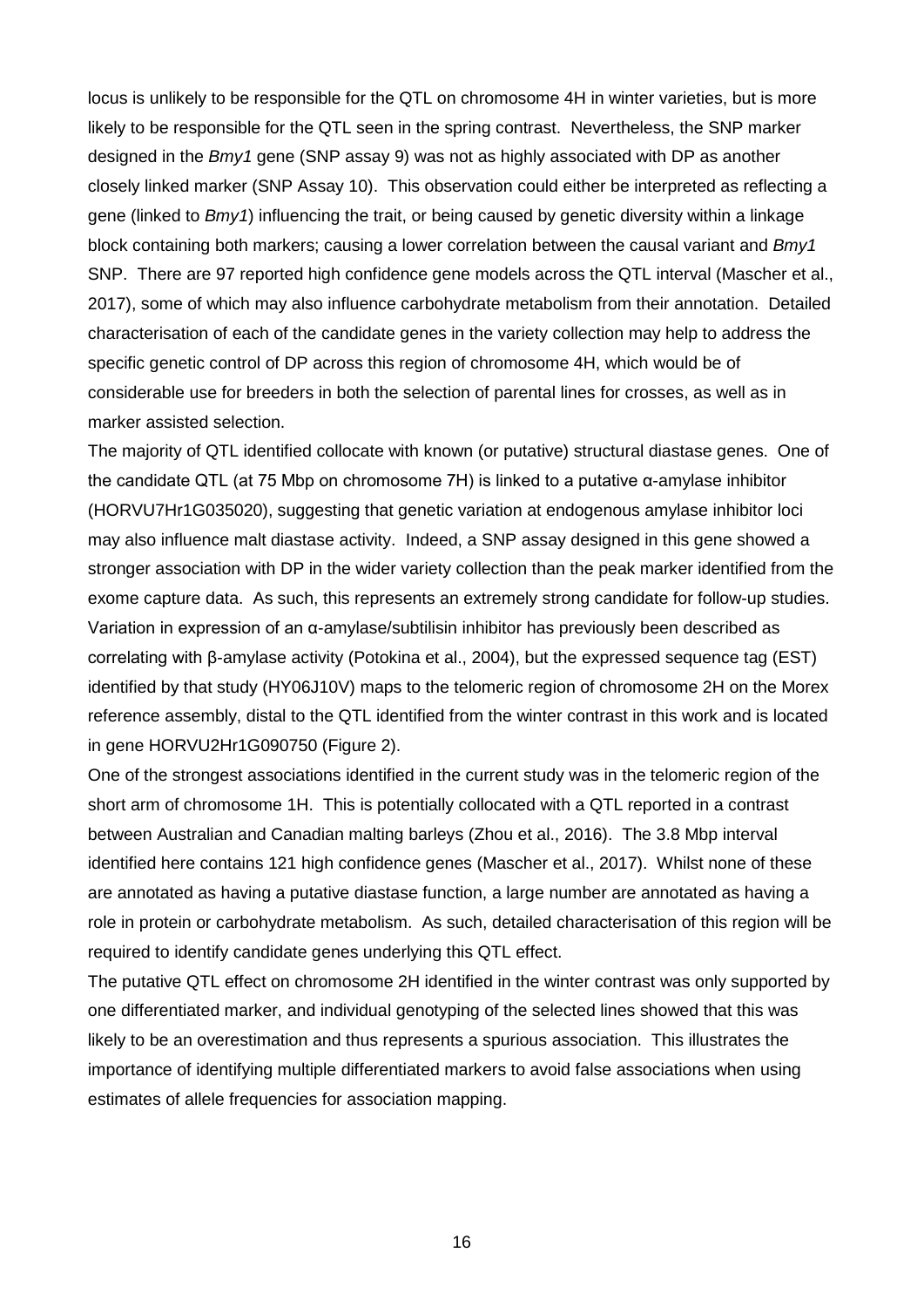#### **4.8. Allele frequency estimates from pooled DNAs**

Central to the mapping method employed in this study is the ability to accurately estimate allele frequencies from next generation sequencing of pooled DNA samples. A number of potential sources of error might influence estimates of allele frequencies, including uneven contribution of individuals, preferential capture of alleles, or sampling errors when read coverage is low (Gautier et al., 2013). Whilst experimental sources of error (such as uneven contribution of individual lines to pooled samples) can only be controlled by careful laboratory technique, errors associated with read sampling can be adjusted during analysis. Individual genotyping of lines from each contrasting set confirmed that the majority of the markers, that were identified as being highly differentiated from pooled exome capture reads, were genuinely differentiated between high and low sets. This suggests that, when appropriate filtering of variant calls is conducted, allele frequency estimates from mixed sample NGS data sets offer the ability to accurately identify differences between combined DNA samples. This allows considerable savings in cost, as well as the ability to sample higher numbers of lines than would be possible if individual libraries had to be prepared.

#### **4.9. Validation of associations**

A further question addressed by this study was whether differentiation between phenotypically contrasting sets was an effective method for identifying genuine marker trait associations. To address this, associations were tested by genotyping in a wider germplasm collection in order to allow an independent validation of candidate markers. This analysis showed that significant differences (in historical DP estimates) were present between lines carrying alternative alleles at candidate markers. However, when validation was carried out on a set of breeding lines with unknown DP values, the results were not so clear. It is likely that there was some residual dormancy amongst the material, as the samples were sent for malting without adequate allowance for natural dormancy break due to the confines of the project timescale. This, together with the potential for moisture accumulation in the husk during storage, will result in under-modified malt, as indicated by some low SNR and friability values, and hence under-expression of DP. From the data obtained by filtering out the worst malts, we did see a highly significant positive relationship between predicted DP and the observed DP for the winter lines. In addition, it was most noticeable that the levels of DP were much higher amongst the winters, indicating that the winter crop would be better suited to the production of high DP barley and that the markers we have identified could successfully be used in a selection programme. By contrast, there appears to be little prospect for much improvement in DP amongst the current elite spring gene pool and further progress would require introgression of high DP from other gene pools, such as the North American 6-row elite material. It remains to be seen whether the markers we identified for the UK elite springs would be valuable in selection in crossing with such material, and further research would be needed to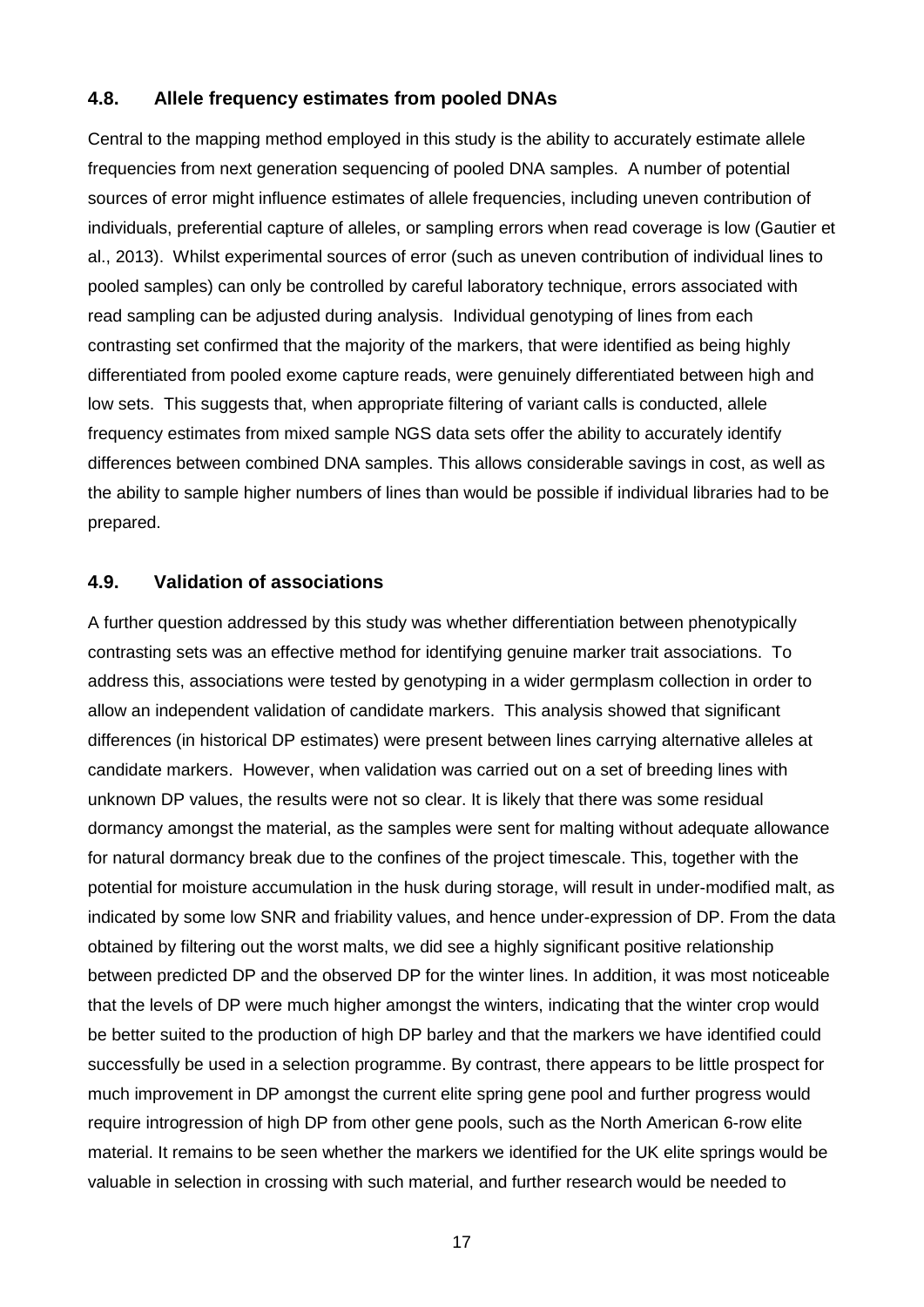devise a suitable strategy to introgress DP from another gene pool. Ideally, further research should be carried out to test the value of the markers in prediction more extensively and also across introgression programmes.

In conclusion, this study demonstrates that the use of new high resolution sequencing of pooled DNA from phenotypically contrasting sets represents a powerful method for conducting genomewide association studies to identify a number of novel QTL for the genetic control of DP in UK barley, and provided candidate genes that can be followed up in subsequent studies. We recommend that the markers that we have identified be used in a strategy to develop high DP winter barley for use in the UK.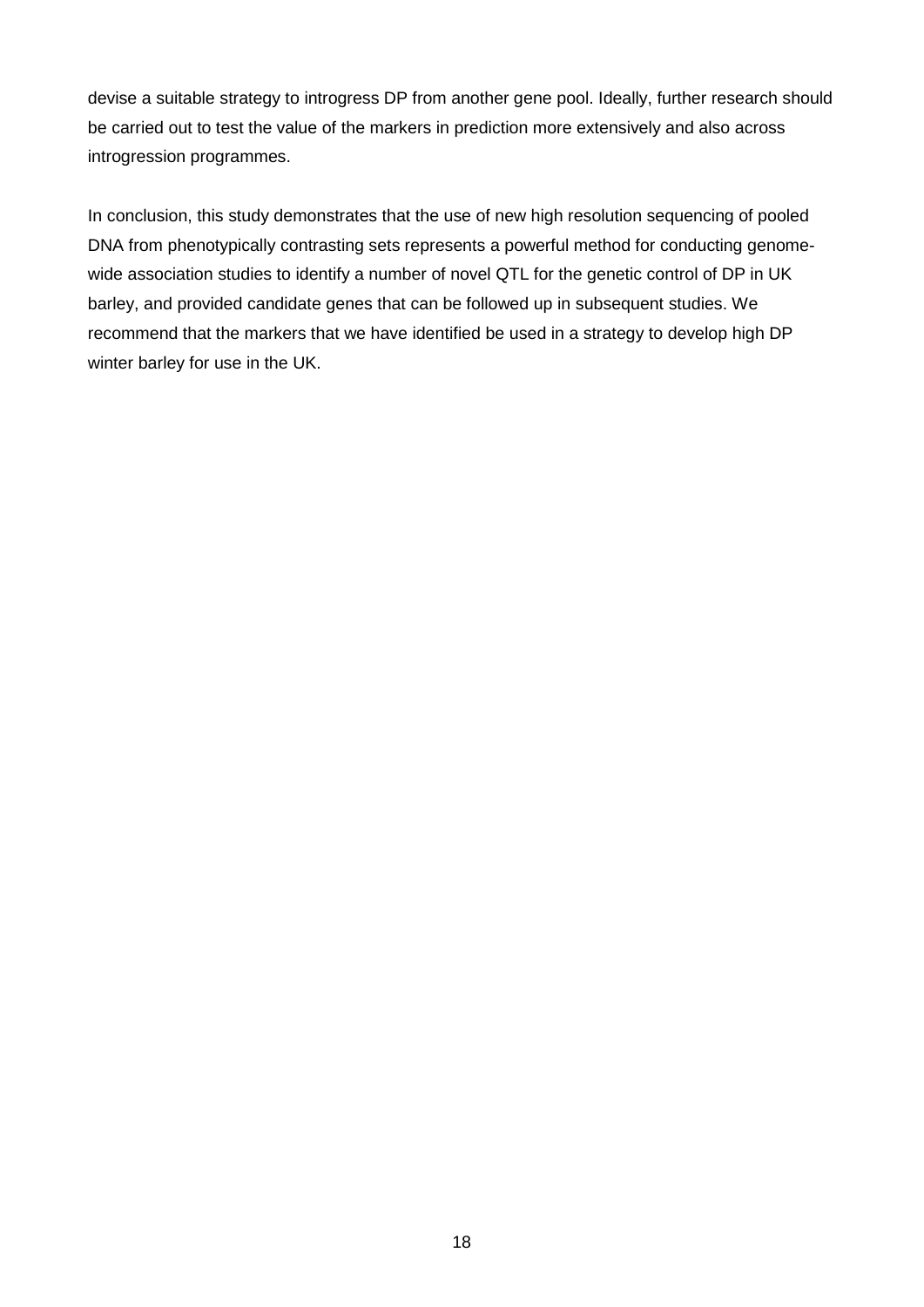## **5. References**

Beier, S., Himmelbach, A., Colmsee, C., et al. (2017). Construction of a map-based reference genome sequence for barley, *Hordeum vulgare* L. Scientific Data 4, 170044. doi: 10.1038/sdata.2017.44

Castro, A., Cammarota, L., Gomez, B., Gutierrez, L., Hayes, P.M., Locatelli, A., et al. (2013). "Genome-Wide Association Mapping of Malting Quality Traits in Relevant Barley Germplasm in Uruguay," in Advance in Barley Sciences: Proceedings of 11th International Barley Genetics Symposium, eds. G. Zhang, C. Li & X. Liu. (Dordrecht: Springer Netherlands), 37-46.

Coventry, S.J., Collins, H.M., Barr, A.R., Jefferies, S.P., Chalmers, K.J., Logue, S.J., et al. (2003). Use of putative QTLs and structural genes in marker assisted selection for diastatic power in malting barley (*Hordeum vulgare* L.). Australian Journal of Agricultural Research 54(11-12), 1241- 1250. doi: 10.1071/Ar02193.

Farzaneh, V., Ghodsvali, A., Bakhshabadi, H., Zare, Z., Carvalho, IS (2017). The impact of germination time on some selected parameters through malting process. International Journal of Biological Macromolecules 94, 663-668.

Gautier, M., Foucaud, J., Gharbi, K., Cézard, T., Galan, M., Loiseau, A., et al. (2013). Estimation of population allele frequencies from next-generation sequencing data: pool-versus individual-based genotyping. Molecular Ecology 22(14), 3766-3779. doi: 10.1111/mec.12360.

Hayes, P.M., Cerono, J., Witsenhoer, H., Kuiper, M., Zabeau, M., Sato, K., et al. (1997). Characterizing and exploiting genetic diversity and quantitative traits in barley (*Hordeum vulgare*) using AFLP markers. Journal of Agricultural Genomics 3, 1-18.

Islamovic, E., Obert, D.E., Budde, A.D., Schmitt, M., Brunick, R., Kilian, A., et al. (2014). Quantitative trait loci of barley malting quality trait components in the Stellar/01Ab8219 mapping population. Molecular Breeding 34(1), 59-73. doi: 10.1007/s11032-014-0017-3.

Looseley, M., Bayer, M., Bull, H., Ramsay, L., Thomas, W., Booth, A., De La Fuente Canto, C., Morris, J., Hedley, P. and Russell, J. (2017). Association mapping of diastatic power in UK winter and spring barley cultivar collections by exome capture sequencing of contrasting variety sets. Frontiers in Plant Science (submitted).

Marquez-Cedillo, L.A., Hayes, P.M., Jones, B.L., Kleinhofs, A., Legge, W.G., Rossnagel, B.G., et al. (2000). QTL analysis of malting quality in barley based on the doubled-haploid progeny of two